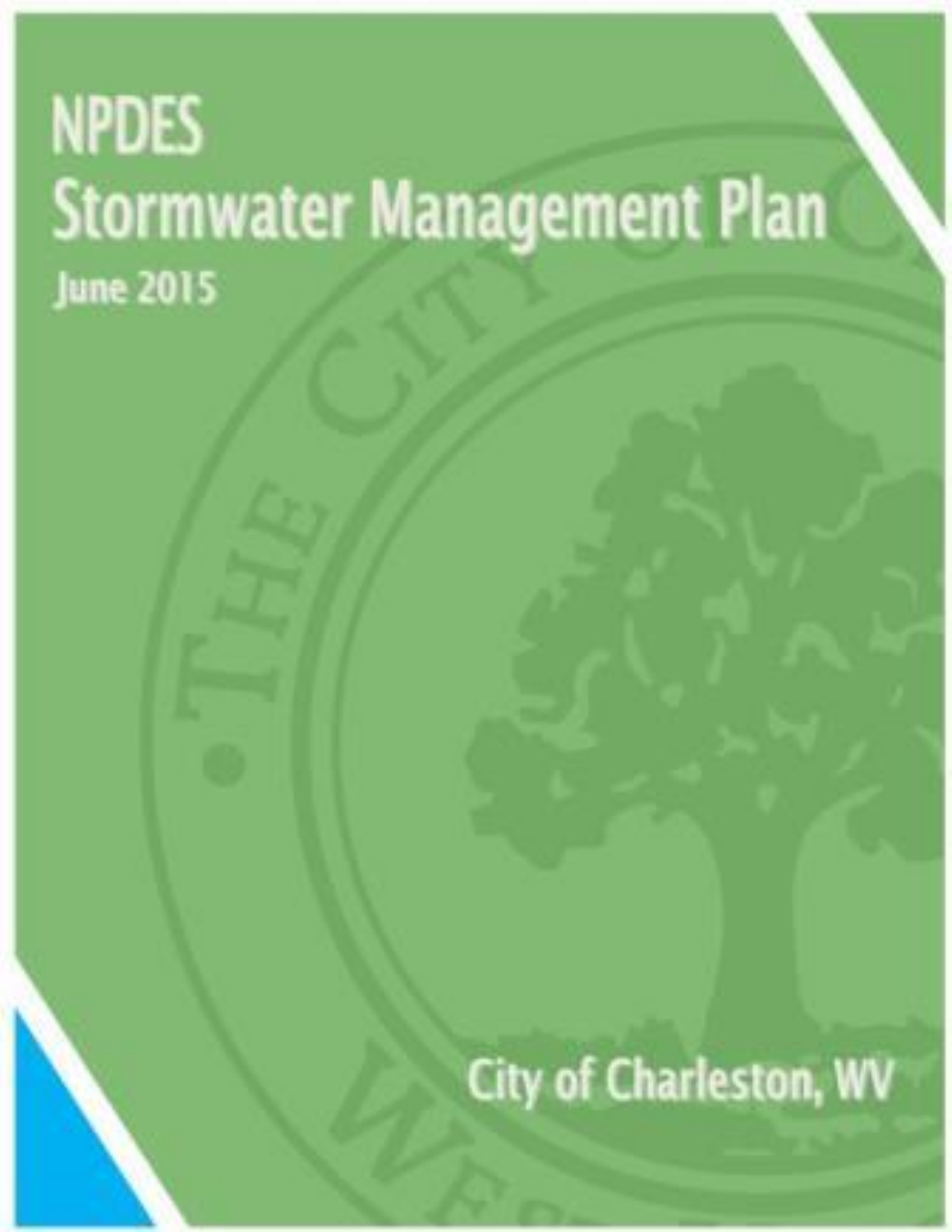

# **National Pollutant Discharge Elimination System (NPDES)**

# **Stormwater Management Program Site Registration Form for West Virginia Municipal Separate Storm Sewer Systems (MS4s) General Permit WV0116025**

The site registration application (SRA) is for local governments or other regulated entities to submit the required information necessary for their Stormwater Management Program (SWMP) for compliance under the National Pollutant Discharge Elimination System (NPDES) MS4 General Permit to discharge stormwater runoff from a small municipal separate storm sewer system (MS4).

An authorized signature as required by 47CSR10 is needed to complete the application. All information should be included on this form or if needed, additional information can be attached at the end of the SRA.

**Two (2) copies** of the site registration application form shall be mailed to the address below.

**West Virginia Department of Environmental Protection Division of Water and Waste Management – MS4 Program 601 57th Street, SE Charleston, WV 25304**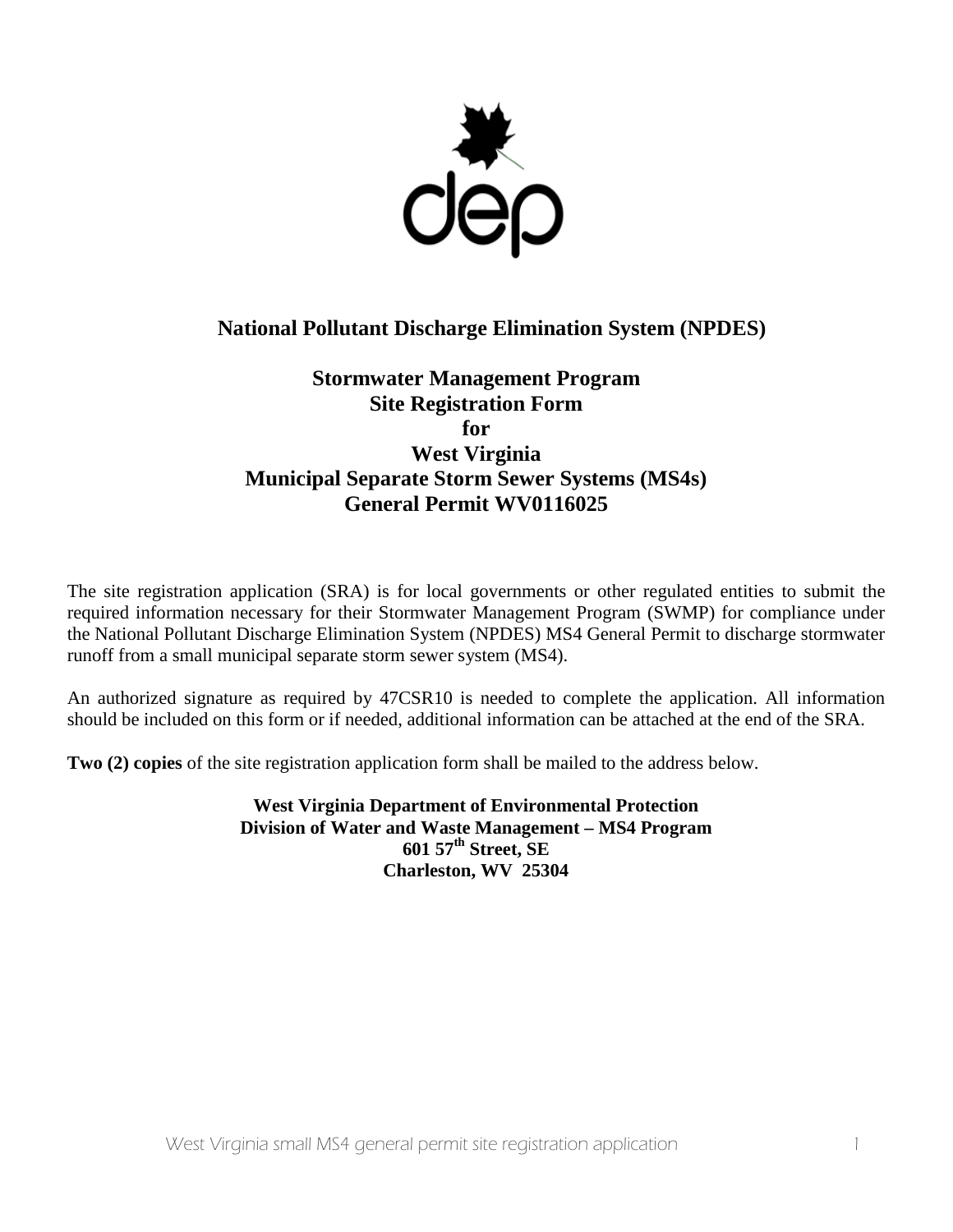# **Section I. General Information**

#### **MS4 Operator**

- $1.a.$ Name of City, County or other public entity that operates a small MS4: **City of Charleston**
- $1.b.$ Mailing Address: P. O. Box 2749, Charleston, WV 25330

Local staff contact, person responsible for overall program implementation and coordination. (This is the person DEP will contact as the need arises for more information and/or details about your stormwater management program or general questions concerning stormwater in your community.)

- 1.c. **Name: Stephen Birurakis**
- $1.d.$ **Title: Stormwater Manager**
- Phone: 304-348-8106 1.e.
- $1.f.$ E-mail address: stephen.birurakis@cityofcharleston.org

#### **Certification**

By completing and submitting this application, I have reviewed and understand and agree to the terms and conditions of #WV0116025 small MS4 General Permit issued on July 11, 2014. I understand that provisions of the MS4 general permit are enforceable by law. Violations of any term and condition of the general permit and/or other applicable law or regulations can lead to enforcement action.

I certify under penalty of law that this document and all attachments were prepared under my direction or supervision in accordance with a system designed to assure that qualified personnel properly gather and evaluate the information submitted. Based on my inquiry of the person or persons who manage the system, or those persons directly responsible for gathering the information, the information submitted is, to the best of my knowledge and belief, true, accurate, and complete. I am aware that there are significant penalties for submitting false information, including the possibility of fine and imprisonment for knowing violations.

| 2.a. Authorized signature |                                        |  |  |  |  |  |  |
|---------------------------|----------------------------------------|--|--|--|--|--|--|
|                           | (Mayor or Principle Executive Officer) |  |  |  |  |  |  |
| 2.b. Print name           | $10\sqrt{2}$ agra<br>x10               |  |  |  |  |  |  |
| 2.c. Title                | Mana1.                                 |  |  |  |  |  |  |
| 2.d. Date                 |                                        |  |  |  |  |  |  |
|                           |                                        |  |  |  |  |  |  |

(Complete this section if co-permitting with another MS4 entity) Co-permittees

 $3.a.$ Name of MS4 Operator  $N/A$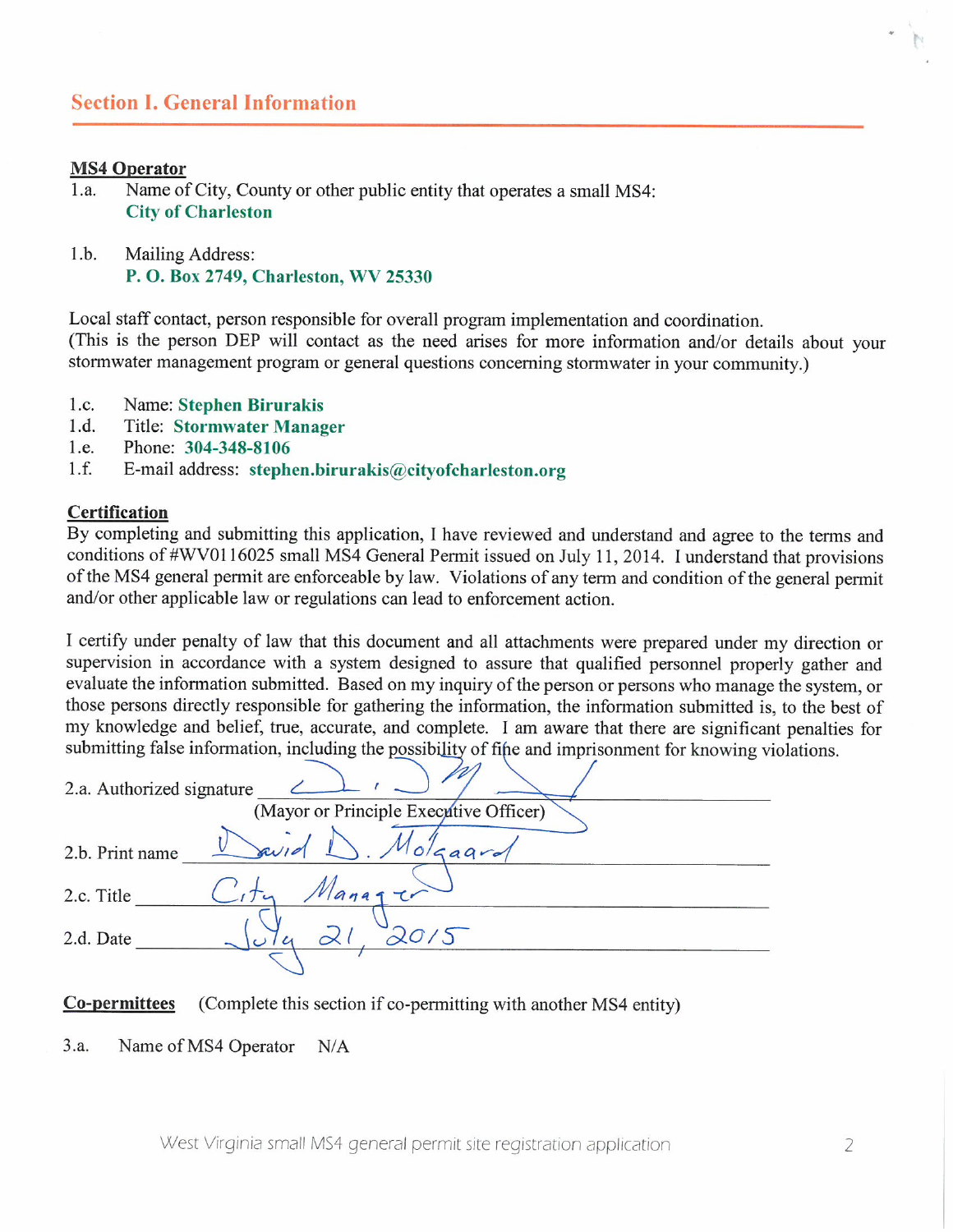#### **Description of storm sewer system**

- 4.a. Area (in acres) that drain into the MS4 from outside the corporate or jurisdictional boundaries: Approximately 1,451,578 acres of the 3 watersheds that are up stream of the city limits.
- 4.b. Area (in acres) within current corporate or jurisdictional boundaries: 20,945 acres based on current city limits annexation mapping.
- 4.c. For all MS4s, population (using the most recent U.S. Census data) for area served: 2013 Census lists 50,821

(Universities: give current enrollment plus staff and faculty. Transportation agencies: give population of your MS4 in urbanized areas. Prisons; give current inmate plus staff population.) N/A

- 4.d. Latitude and Longitude of representative outfall: Longitude- Degrees: Minutes: Seconds: -81̊ 39' 50.44655" Latitude- Degrees: Minutes: Seconds: 38̊ 21' 52.49873"
- 4.e. Describe the physical location of your representative outfall. If a street address is not possible use cross street descriptions.

Bream Street and Kanawha Blvd West

- 4.f. Describe your monitoring plan to include the frequency and parameters. The representative outfall sampled for Total Nitrogen, Nitrate Nitrogen, Nitrite Nitrogen and Total Phosphorous will be:
	- Collection of grab sample will be from a storm event that is greater than 0.1 inch in magnitude and that occurs at least 72 hours from previous measurable storm event (greater than 0.1 in rainfall).
	- Collection will take place on a 6 month cycle, at least 3 months apart.
	- The grab sample shall be taken during the first thirty minutes of the discharge.
	- If the sample cannot be collected within the first thirty minutes then a note will be attached to report explaining why the grab sample during the first 30 minutes was impractical.

### **Storm Sewer Infrastructure**

Provide the most accurate number possible.

| 5.a. Storm sewers, in feet                 | Estimated at approximately 264,000 feet (50 miles) |
|--------------------------------------------|----------------------------------------------------|
|                                            | based on road lengths and combined systems         |
|                                            | percentage.                                        |
| 5.b. Open ditches, in feet                 | 387,372 feet based on current mapping              |
| 5.c. Outfalls                              | 1,194 based on current mapping                     |
| 5.d. Catch basins                          | 8,030 based on current mapping                     |
| 5.e. Detention* facilities                 | 13 based on current mapping                        |
| Retention <sup>**</sup> facilities<br>5.f. | 7 based on current mapping                         |
| 5.g. Treatment facilities                  |                                                    |
| 5.h. Regional stormwater facilities        |                                                    |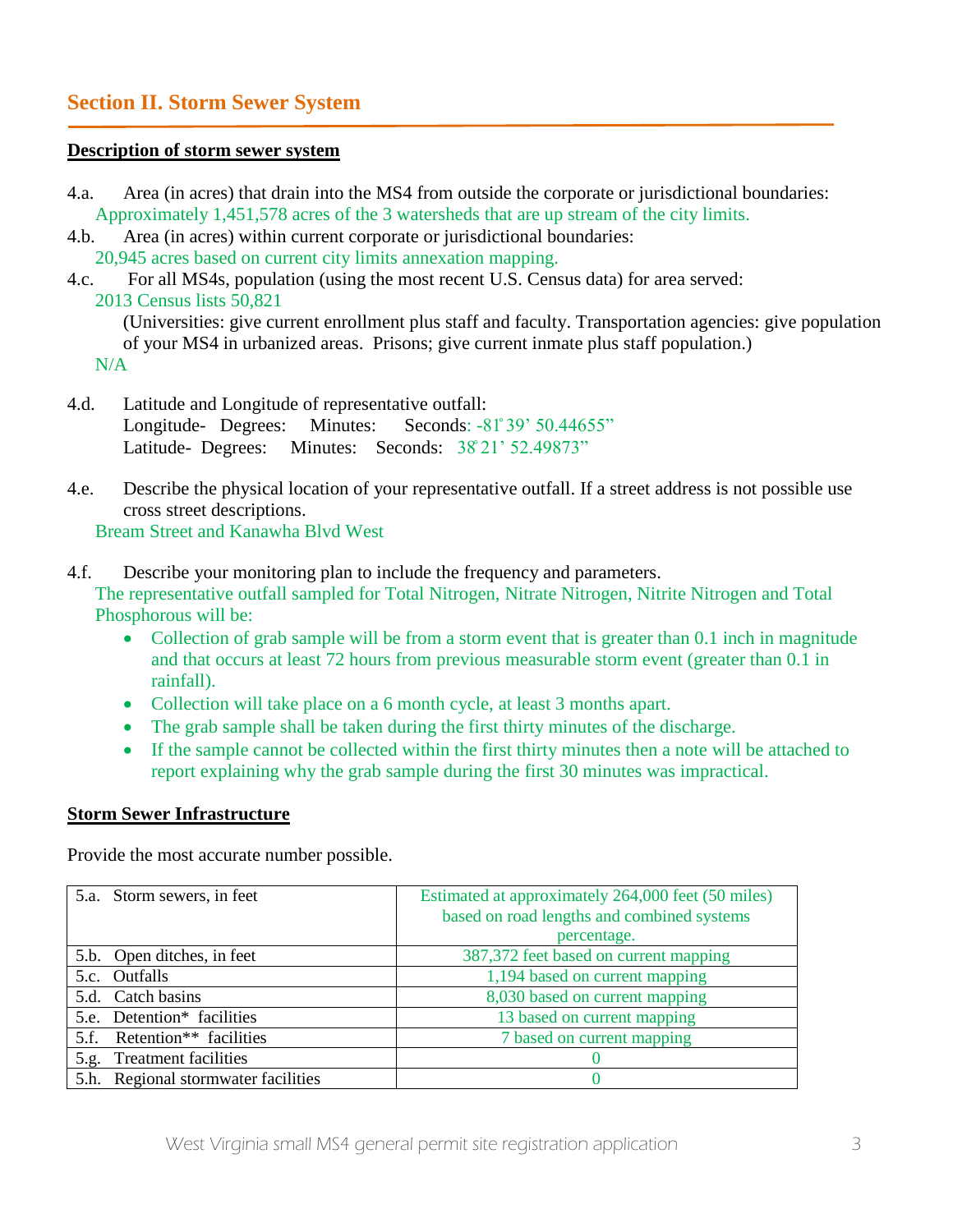6.a. Does your MS4 receive stormwater discharges from WVDOT storm sewer system, roads or right-ofways?

Yes

- 6.b. Does your MS4 discharge into WVDOT storm sewer systems or right-of-ways? Yes
- 7. Is your MS4 interconnected with another MS4? (Does stormwater flow into or out of your storm sewer system to or from another MS4?) If yes, describe.

Yes

South Charleston is adjacent to Charleston in that they share Davis Creek Watershed. Portion of Dunbar at the connection with North Charleston.

- 8. Does your municipality contain combined sewer systems? Yes
- 9.a. What percentage is drained by Combined Sewer System? Estimated 80%
- 9.b. What percentage is drained by separate storm sewer system? Estimated 20%

# **Industrial Facilities owned by the MS4 entity**

- 10.a. Does your MS4 own and/or operate an industrial facility that discharges stormwater into the MS4? Yes
- 10.b. If yes, how many?

1 (Public Works area where the salt truck salt dispersal beds are stored in the off season. This is located across the street from the Public Works maintenance garage.)

# **Map Requirements**

Please provide a legible map that identifies the following information:

- 12.a. City, County or jurisdiction boundaries:
- 12.b. State or Federal operated vocational/college/university campuses and military institutions
- 12.c. Urban area as defined by the 2000 Census, use 2010 Census data if available
- 12.d. Municipal, County, or State wastewater treatment plants and their associated outfalls
- 12.e. Landfills
- 12.f. Municipal, County or State operated vehicle or fleet maintenance garages
- 12.g. Any other Municipal, County or State operated industrial activities, these could include; salt storage areas, parks and recreational areas, chemical storage areas, etc.
- 12.h. Arterial, Municipal, or State roads
- 12.i. Stormwater discharge points and receiving streams
- 12.j. Streams and waterways within the MS4
- 12.k. Delineation of watershed area that drains into your MS4
- 12.l. Submit paper maps folded to 8.5" x 11".
- 12.m. Multiple maps must be of the same scale, 1:1000 or 1:2000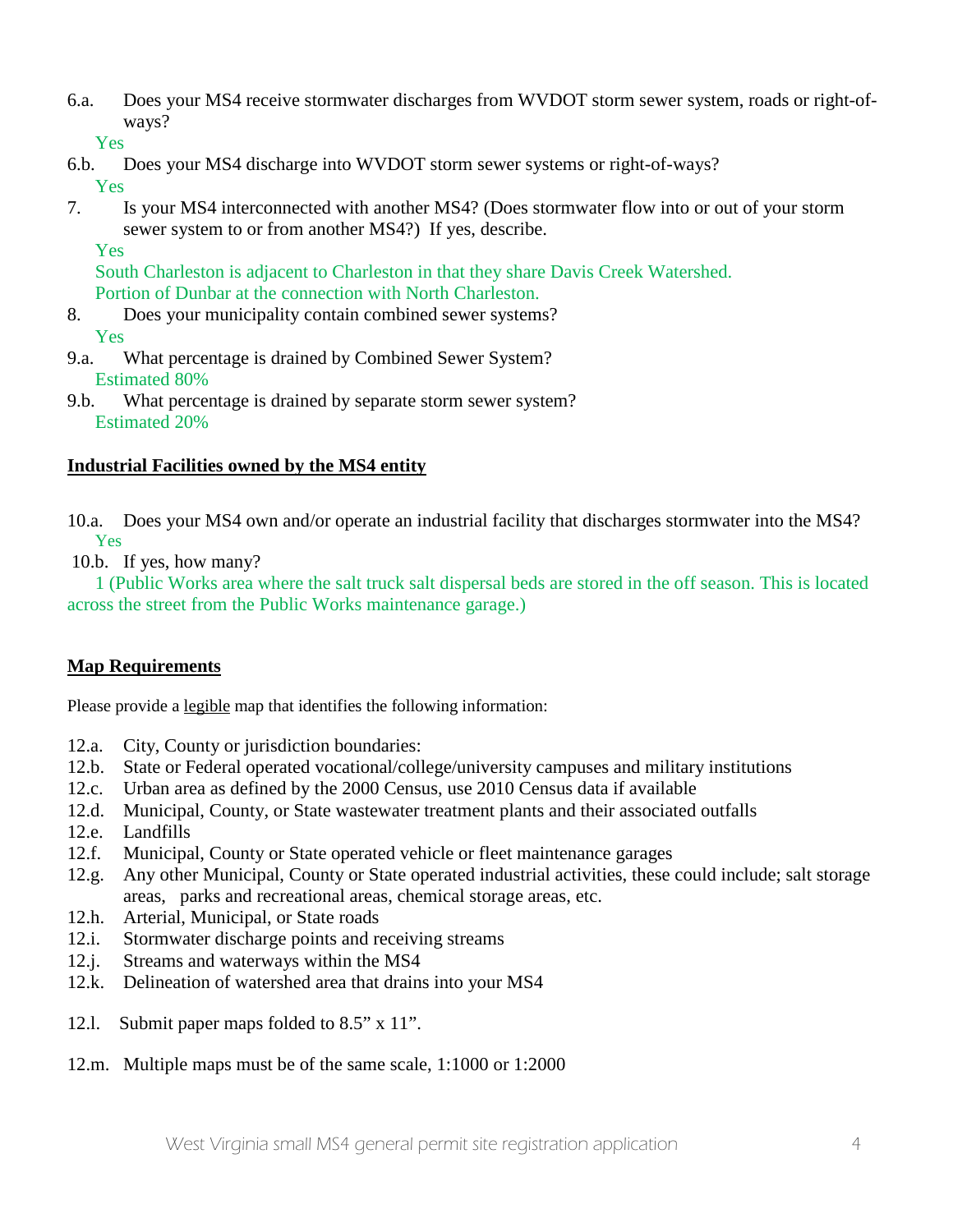# **Receiving Streams and Impaired Waterbodies/TMDLs**

List all named receiving waters within your MS4 jurisdiction. Indicate those identified as impaired pursuant to Clean Water Act Section 303(d). For a listing of West Virginia's impaired water bodies and the source of impairment please use WVDEP's most recent 303d list found at this website: [http://www.dep.wv.gov/WWE/watershed/IR/Pages/303d\\_305b.aspx](http://www.dep.wv.gov/WWE/watershed/IR/Pages/303d_305b.aspx)

| Name of receiving                                            | <b>WV Stream</b>  | 2014<br><b>Impaired?</b><br><b>Impairment</b> |                  | <b>Impairment Criteria</b> |                                                                    |
|--------------------------------------------------------------|-------------------|-----------------------------------------------|------------------|----------------------------|--------------------------------------------------------------------|
| stream and                                                   | Code              | <b>Stream</b>                                 | <b>Yes or No</b> | <b>Criteria From</b>       | with TMDLs                                                         |
| WV_NHD_Code                                                  |                   | Category                                      |                  | 303d list                  | <b>Developed</b>                                                   |
| <b>Woodward Branch</b><br>WV-KL-76-A                         | $WVK-41-A$        | 4a                                            | <b>Yes</b>       |                            | <b>Fecal Coliform</b>                                              |
| UNT/Woodward<br><b>Branch RM 0.86</b><br><b>WV-KL-76-A-2</b> | <b>WVK-41-A-2</b> | 4a                                            | Yes              |                            | Fecal/Coliform                                                     |
| <b>Pfieffer Branch</b><br><b>WV-KL-76-A-1</b>                | <b>WVK-41-A-1</b> | 4a                                            | Yes              |                            | <b>Fecal Coliform</b>                                              |
| <b>Two Mile Creek</b><br>WV-KL-76                            | <b>WVK-41</b>     | 4a                                            | Yes              |                            | Aluminum<br>Iron<br><b>CNA-Biological</b><br><b>Fecal Coliform</b> |
| <b>Chandler Branch</b><br><b>WV-KL-76-B</b>                  | $WVK-41-B$        | 4a                                            | Yes              |                            | <b>Fecal Coliform</b>                                              |
| <b>Sugar Creek</b><br>WV-KL-76-C                             | $WVK-41-C$        | 4a                                            | <b>Yes</b>       |                            | <b>Fecal Coliform</b>                                              |
| <b>Elk River</b><br><b>WV-KE</b>                             | <b>WVKE</b>       | 5                                             | Yes              | <b>CNA-Biological</b>      | <b>Fecal Coliform</b><br>Iron                                      |
| <b>Magazine Branch</b><br>WV-KE-1                            | WVKE-1            | 4a                                            | Yes              |                            | <b>Fecal Coliform</b><br>Iron                                      |
| <b>Elk Twomile Creek</b><br>WV-KE-3                          | WVKE-2            | 4a                                            | Yes              |                            | <b>Fecal Coliform</b><br>Iron                                      |
| <b>Baker Fork</b><br>$WV - KE - 3 - B$                       | WVKE-2-A          | 4a                                            | Yes              |                            | <b>Iron</b>                                                        |
| <b>Davis Creek</b><br>WV-KL-74                               | <b>WVK-39</b>     | 4a                                            | Yes              |                            | <b>CNA-Biological</b><br><b>Fecal Coliform</b><br>Iron             |
| <b>Trace Fork</b><br>WV-KL-74-C                              | <b>WVK-39-B</b>   | 4a                                            | Yes              |                            | <b>CNA-Biological</b><br><b>Fecal Coliform</b><br>Iron             |
| <b>Sugarcamp Creek</b><br>WV-KL-74-D                         | <b>WVK-39-C</b>   | 4a                                            | Yes              |                            | <b>Iron</b>                                                        |
| <b>Middle Fork</b><br>WV-KL-74-F                             | <b>WVK-39-E</b>   | 5                                             | Yes              | <b>CNA-Biological</b>      | <b>Fecal Coliform</b><br>Iron                                      |
| <b>Coal Hollow</b><br>WV-KL-74-L                             | <b>WVK-39-J</b>   | 4a                                            | <b>Yes</b>       |                            | <b>Fecal Coliform</b><br><b>Iron</b><br><b>CNA-Biological</b>      |
| <b>Rays Branch</b><br>WV-KL-74-G                             | <b>WVK-39-F</b>   | 4a                                            | Yes              |                            | <b>Fecal Coliform</b><br><b>Iron</b><br><b>CNA-Biological</b>      |

### 13. Locations & Pollutants of Concern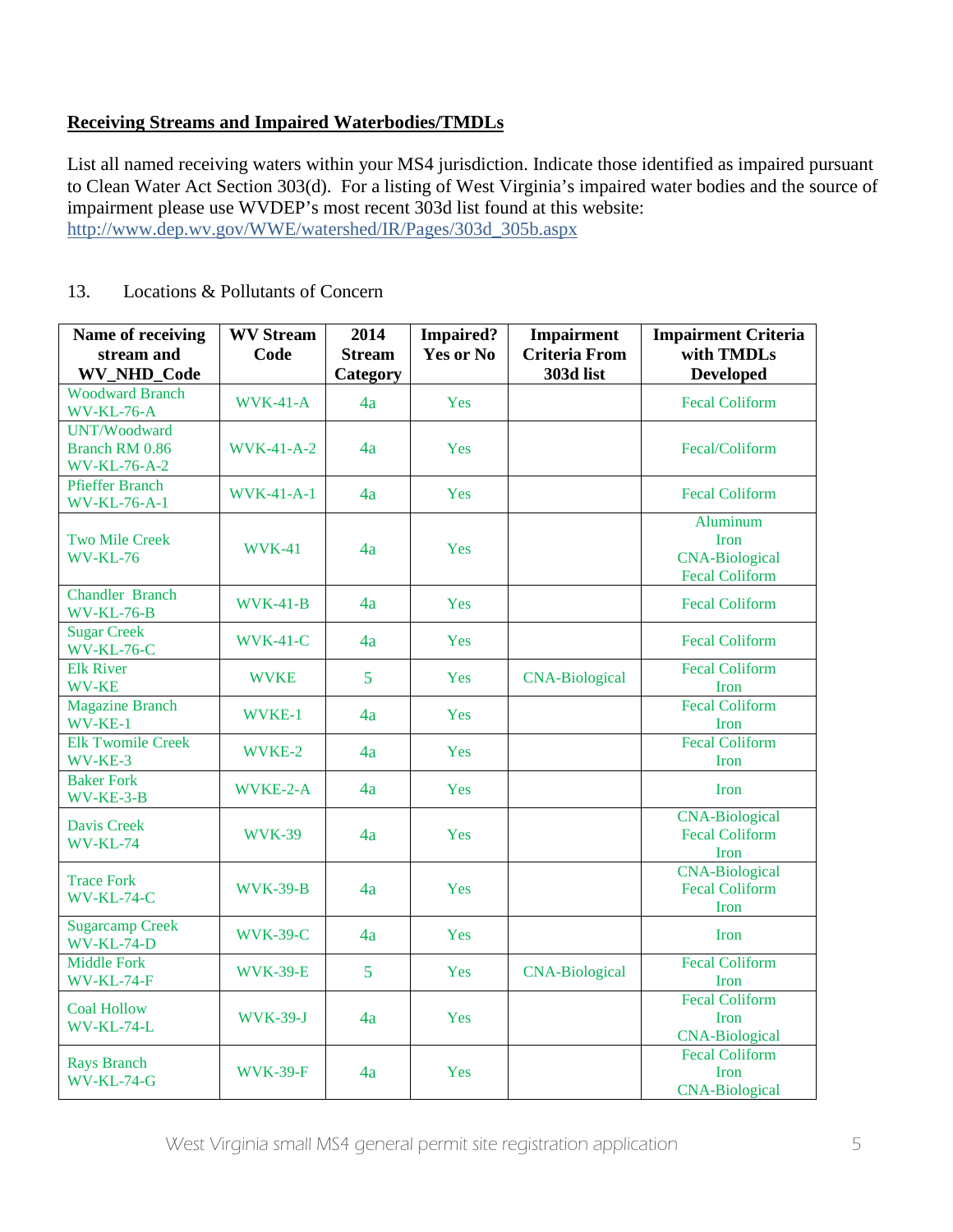| Joplin Branch<br><b>WV-KL-77</b>                  | <b>WVK-42</b>   | 5  | <b>Yes</b> | <b>CNA-Biological</b> | <b>Fecal Coliform</b>                                         |
|---------------------------------------------------|-----------------|----|------------|-----------------------|---------------------------------------------------------------|
| <b>Cane Fork</b><br>$WV-KL-74-N$                  | <b>WVK-39-L</b> | 4a | Yes        |                       | <b>Fecal Coliform</b><br>Iron<br><b>CNA-Biological</b>        |
| <b>Veneble Branch</b><br>WV-KU-3                  | <b>WVK-46</b>   | 5  | <b>Yes</b> | <b>CNA-Biological</b> | <b>Fecal Coliform</b>                                         |
| <b>Chapel Branch</b><br>$WV-KU-3-A$               | <b>WVK-46-A</b> | 5  | <b>Yes</b> | <b>CNA-Biological</b> | <b>Fecal Coliform</b>                                         |
| <b>Lower Donnally</b><br><b>Branch</b><br>WV-KU-5 | <b>WVK-48</b>   | 4a | <b>Yes</b> |                       | <b>CNA-Biological</b><br><b>Fecal Coliform</b><br><b>Iron</b> |
| Lower Kanawha<br><b>WV-KL</b>                     | WVK-lo          | 5  | <b>Yes</b> | <b>Fecal Coliform</b> |                                                               |

Please add additional pages if needed to list your Receiving Waterbodies and any impairments.

# **\*\*IMPORTANT\*\***

MS4s that discharge into a receiving water which has been listed on the West Virginia Section 303(d) list of impaired waters, and with discharges that contain the pollutant(s) for which the water body is impaired, *must document in the SWMP how the BMPs will control the discharge of the pollutant(s) of concern.* They must demonstrate that there will be no increase of the pollutants of concern. As you work your way through, describing the various practices, consider how that BMP will address or control the pollutant of concern.

If your MS4 discharges into a water body with an approved TMDL, and that TMDL contains requirements for control of pollutants from the MS4 stormwater discharges, then your SWMP must include BMPs *specifically targeted to achieve the wasteload allocations prescribed by the TMDL*. A monitoring component to assess the effectiveness of the BMPs in achieving the wasteload allocations must also be included in the SWMP. Monitoring shall be specific for the pollutants of concern and be of sufficient frequency to determine if the stormwater BMPs are adequate to meet wasteload allocations. Monitoring can entail a number of activities including but not limited to: outfall monitoring, in-stream monitoring, and/or modeling.

14.a. List and quantify the BMPs you plan to implement to address each impairment. For each BMP describe how it is expected to control the pollutant of concern.

Primary pollutants of concern being Iron and Fecal Coliform.

• The city is continuing a public outreach program called River Proud to educate on the reduction of fecal coliform, iron and CNA biological utilizing Social Media.

Iron:

- Work with Watershed Organization to assist and participate in a stream cleanup campaign at least once during this permit cycle. Removing of debris removes source pollutants.
- Labeling or stenciling inlets that discharge into the watershed. Labeling provides an easy method for the public to report an IDDE to stormwater department.
- Mapping of existing storm sewer systems to expedite the tracking of illicit discharges to their source. Mapping will provide historic data of IDDE locations.
- Training municipal field personnel on good housekeeping practices, identifying and reporting potential pollutions of concerns.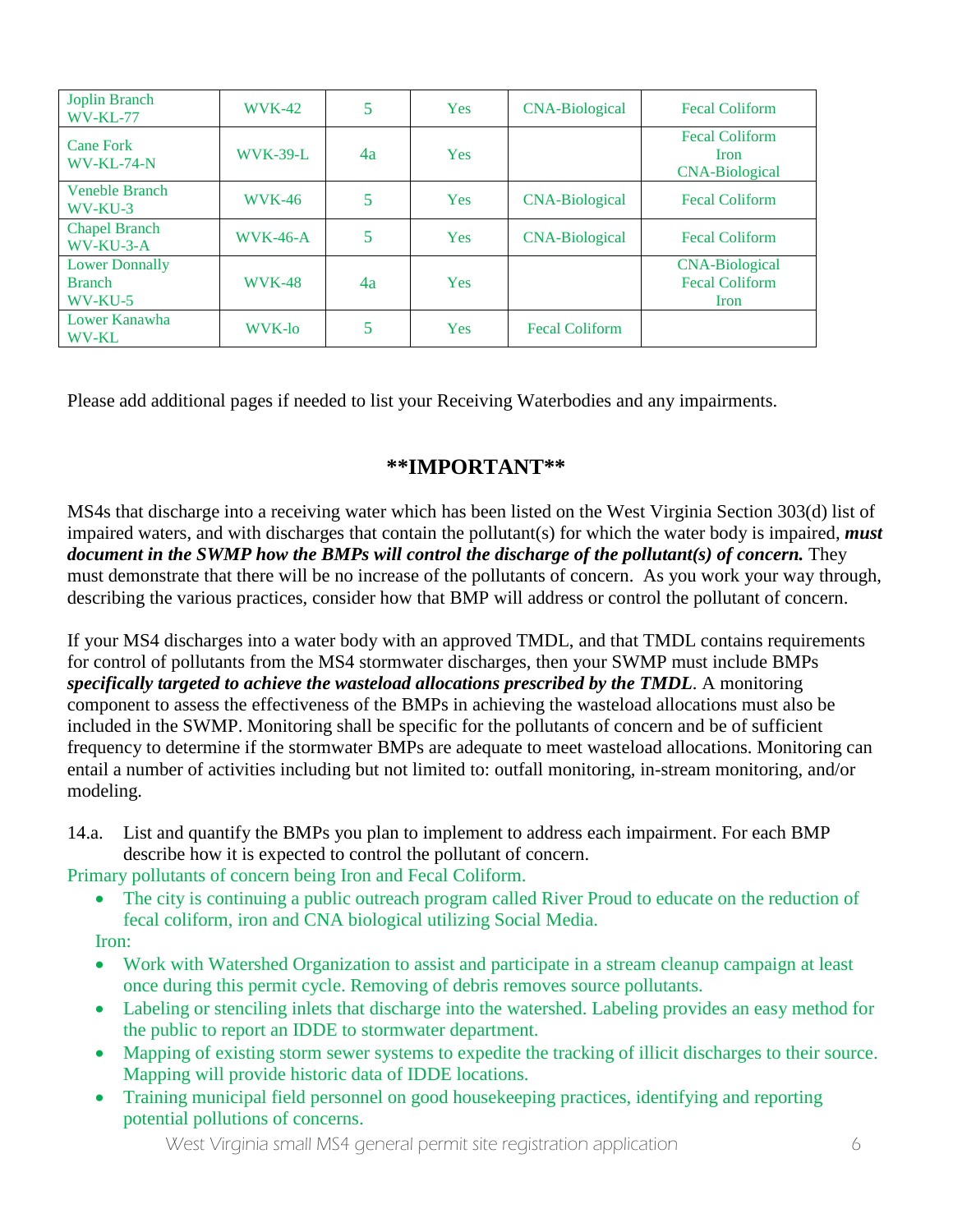- Enforce Erosion & Sediment Control Ordinance with plan review and construction site inspections.
- Identify green infrastructure opportunities in new and redevelopment projects to reduce stormwater runoff.

Fecal Coliform:

- Work with Watershed Organization to assist and participate in a stream cleanup campaign at least once during this permit cycle. Removing of debris removes source pollutants.
- Labeling or stenciling inlets that discharge into the watershed. Labeling provide an easy method for the public to report an IDDE to stormwater department.
- Mapping of existing storm sewer systems to expedite the tracking of illicit discharges to their source. Mapping will provide historic data of IDDE locations.
- Training municipal field personnel on good housekeeping practices, identifying and reporting potential pollutions of concerns.
- Educate citizens via social media on Pet Waste and Reporting Sewer Leaks.
- 14.b. Describe your monitoring plan for impaired waterbodies and those with TMDLs. Give locations and frequencies. Pick type – outfall sampling, model, instream.
- Plan to locate watersheds that lie completely inside the city boundaries. These receiving stream BMPs will be addressed by location as follows:

Magazine Branch - KE-1 (this watershed is fully within city limits and discharges into Elk River.)

• Conduct a dry weather screening by the end of the first year from the SWMP approval date. Report any identified illicit sewer discharges to CSB for correction, follow-up and document. Identify dry weather flows for illicit discharges and track to source for correction.

Sample in-stream for Fecal Coliform and Iron at 38.372887°,-81.627900°, by the end of the first year from the SWMP approval date.

Sugar Creek - KL-76-C: (this watershed is fully within city limits and discharges into Kanawha Twomile into Kanawha Lower)

• Conduct a dry weather screening by the end of the first year from the SWMP approval date. Report any identified illicit sewer discharges to CSB for correction, follow-up and document. Identify dry weather flows for illicit discharges and track to source for correction. Sample in-stream for Fecal Coliform and Iron at 38.385299°,-81.654834°, by the end of the first year from the SWMP approval date.

Venable Branch-KU-3: (this watershed is substantially if not entirely within city limits and discharges into Kanawha Upper)

• Conduct a dry weather screening by the end of the second year from the SWMP approval date. Report any identified illicit sewer discharges to CSB for correction, follow-up and document. Identify dry weather flows for illicit discharges and track to source for correction. Sample in-stream for Fecal Coliform and Iron at 38.326314°,-81.601811°, by the end of the first year from the SWMP approval date.

Kanawha Lower: KL;

• Conduct visual dry weather screening of the outfalls feeding the Kanawha Lower within or adjoining the city limits by the end of the permit cycle from the SWMP approval date. Report any identified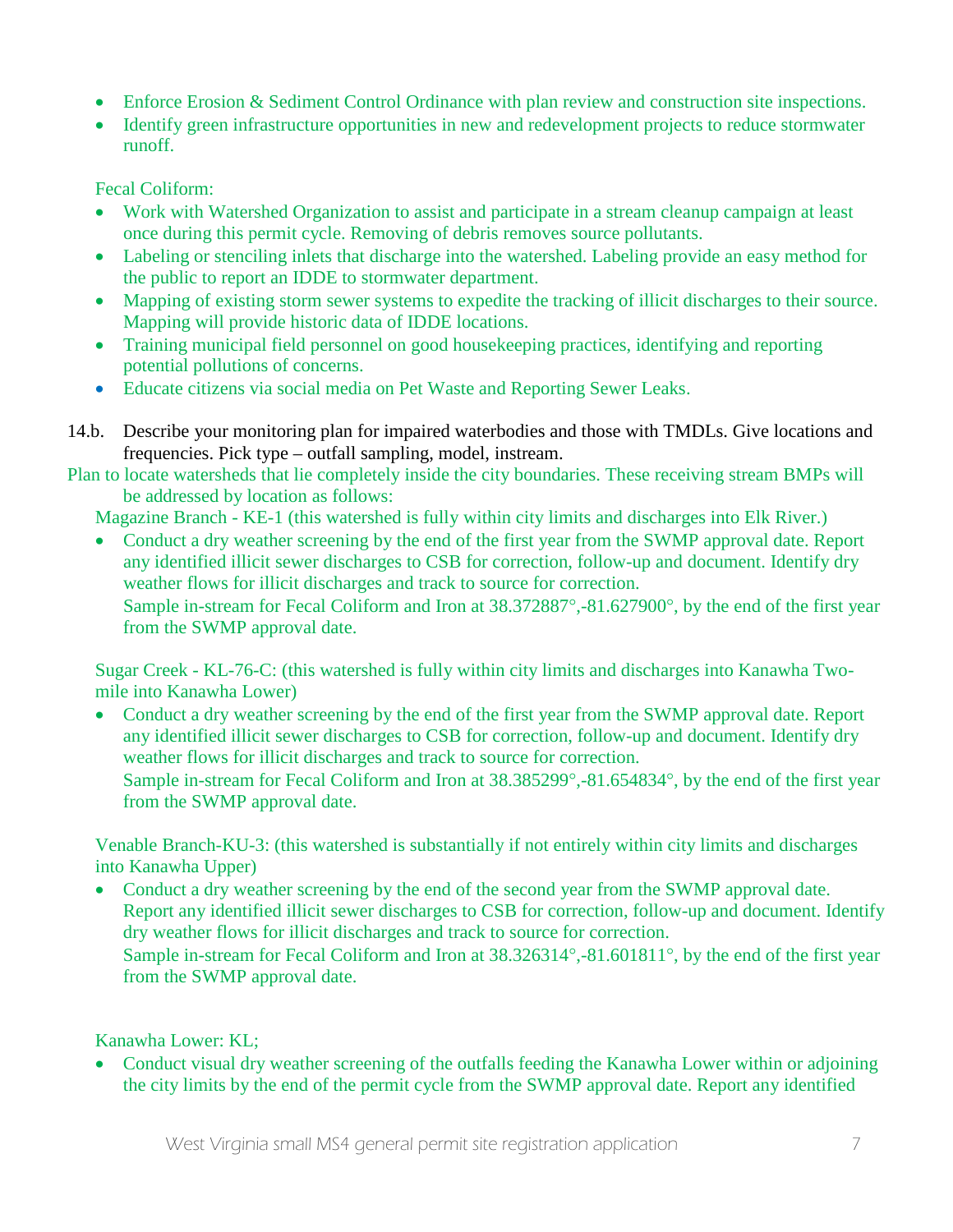illicit sewer discharges to CSB for correction, follow-up and document. Identify dry weather flows for illicit discharges and track to source for correction.

Kanawha Two-mile: KL-76;

• Conduct visual dry weather screening of the outfalls feeding the Elk Two-mile within city limits by the end of the permit cycle from the SWMP approval date. Report any identified illicit sewer discharges to CSB for correction, follow-up and document. Identify dry weather flows for illicit discharges and track to source for correction.

Kanawha Elk: KE;

- Conduct visual dry weather screening of the outfalls feeding the Elk River within city limits by the end of the permit cycle from the SWMP approval date. Report any identified illicit sewer discharges to CSB for correction, follow-up and document. Identify dry weather flows for illicit discharges and track to source for correction.
- 14.c. If visual documentation of removal of pollutant sources; is a component of your plan please describe fully. For example, do you plan to use before and after photos?

The city plans to incorporate visual documentation to maintain a record of the removal process. The stormwater department will take before and after pictures of the process, when possible. When a camera truck is used to investigate an IDDE, it is recorded. A geo-reference of discharges, improvements and visual documents will be recorded on GIS mapping.

### Evaluating the effectiveness of your SWMP for impaired waterbodies/TMDLs

14.d. Explain how your approach is expected to achieve wasteload allocations for waterbodies with established TMDLs. Discuss flow monitoring, outfall monitoring, in-stream monitoring, modeling, and/or other methodology to evaluate effectiveness.

The city plans to achieve wasteload allocation goals by:

- Visual inspection of TMDL streams.
- Removal or repair of identified illicit discharges found by visual inspection and/or monitoring.
- Incorporating public education and outreach focused on good stewardship of watersheds.
- Analyzing information to examine the effectiveness of the BMPs.
- Outfall or in stream monitoring will be determined on a stream by stream basis.

### 14.e. Explain how you will determine if your SWMP and mix of BMP's need to be modified to meet wasteload allocations?

- If the city receives an excessive number of IDDE complaints in a specific watershed then we will modify the labeling program to focus on said specific watershed(s).
- The mapping process will be modified if deemed not as effective as projected for tracking and eliminating illicit discharges (point source pollutants). The effectiveness will be measured by means of efficiency and response as well as utilization by other departments.
- River Proud utilizes website and social media hits, brochures taken, citizens using stormwater management techniques, conversations, and surveys which can reflect the public's engagement in education of stormwater pollutants. Low engagement will determine need for modification.
- Watershed participation and clean up interest will determine need for modification.
- West Virginia small MS4 general permit site registration application 8 • Feedback from City Compliance Officers on construction site inspections will determine compliance. Low compliance with Erosion and Sediment Control Ordinances will result in need for modification.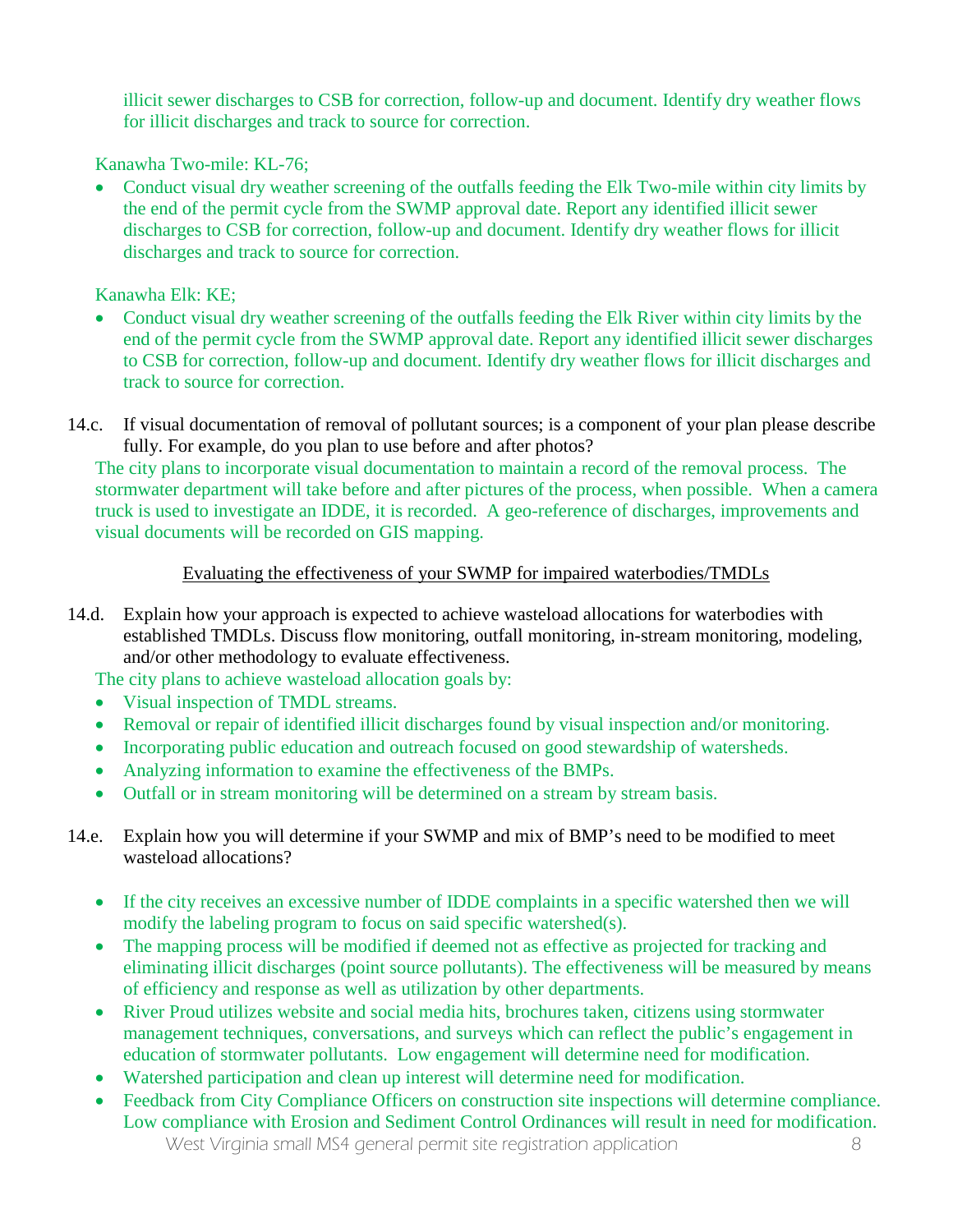- Lack of implementation on sites that were a potential location for green infrastructure will result in need for project design approach modification.
- Amount of IDDE reporting, SWPPP compliance and municipal training attendance will determine if program needs modified.

# **Section III. Minimum Control Measures**

### **Instructions:**

For each Minimum Control Measure (MCM), state your control objective and describe BMPs selected for implementation in your jurisdiction. For each BMP, include a brief description, measurable goals, and milestones as appropriate towards achieving each goal. Indicate if the BMP is part of an existing program and if another entity will share responsibility for implementing that BMP.

In cases where another entity will perform one or more BMPs or components thereof on behalf of the permittee, specifically describe the activities each entity will conduct and include reference to legal agreement where appropriate.

Describe as many BMPs as necessary to fulfill the requirements of the small MS4 General Permit. If you need more space attach additional pages.

#### **Measurable Goals**

Measurable goals are numeric or narrative standards used to gauge program effectiveness. These are design objectives or goals that quantify the progress of program implementation. For each BMP a measurable goal must be established. Describe what you expect to accomplish or achieve by certain dates or milestones, when you implement that particular BMP. Your expected outcome or accomplishment should be expressed as a measurable goal. You should have a variety of short and long term goals.

Milestones are a quantifiable target to measure progress toward achieving the activity or implementation of that BMP.

Additional guidance on selecting BMPs and developing measurable goals can be found at the following EPA website: [www.epa.gov/npdes/stormwater/measurablegoals/index.htm](http://www.epa.gov/npdes/stormwater/measurablegoals/index.htm)

USEPA's measureable goal guidance can be found here: <http://cfpub.epa.gov/npdes/stormwater/measurablegoals/index.cfm>

#### **Your stormwater management program should specify:**

- *What* needs to happen (Specific stormwater control measure)
- *Who* needs to do it (Which department of the MS4 will be implementing this stormwater control measure?)
- *How much* they need to do (milestones and measurable goals)
- *When* they need to get it done
- *Where* it is to be done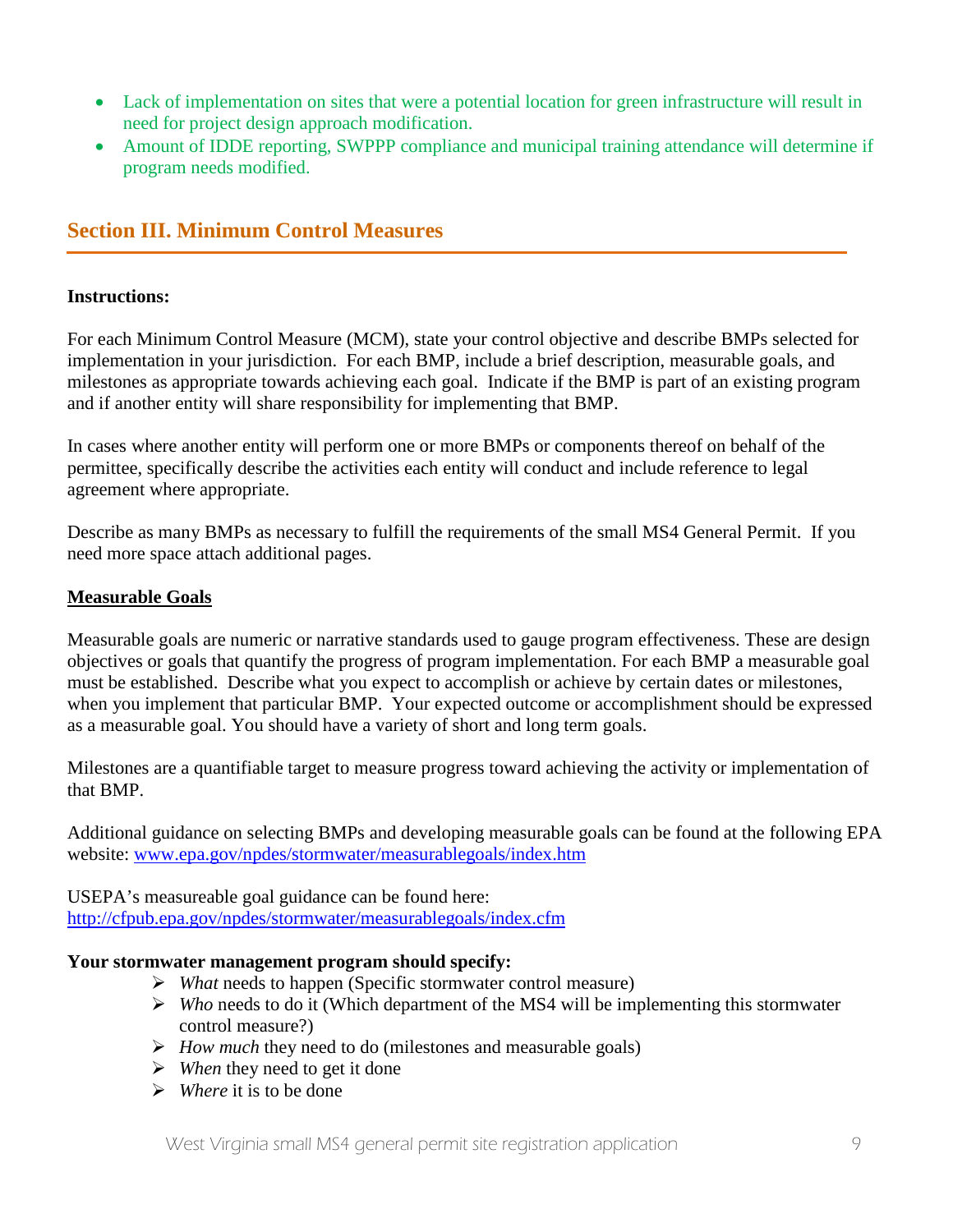There must be specific performance measures. Without a goal, you will have a difficult time measuring progress.

# **Public Education and Outreach on Stormwater Impacts – MCM #1**

### **Responsible Person**

Identify the responsible person(s) for implementing this MCM. (There may be more than one person or different departments that provide outreach to various targeted groups. If so, discuss.)

- 15.a. Name: Stephen Birurakis, Lee Ann Grogg, Greg Robinson
- 15.b. Title: Stormwater Manager, MS4 Coordinator, Stormwater Permit Compliance Specialist
- 15.c. Department: Engineering/Stormwater
- 15.d. Address: 114 Dickinson Street, Charleston, WV 25301
- 15.e. Phone number: 304-348-8106
- 15.f. Email address: [stephen.birurakis@cityofcharleston.org,](mailto:stephen.birurakis@cityofcharleston.org) [leeann.grogg@cityofcharleston.org,](mailto:leeann.grogg@cityofcharleston.org) [greg.robinson@cityofcharleston.org](mailto:greg.robinson@cityofcharleston.org)
- 15.g. State your overall objective for this minimum control measure. Create awareness of the general public, businesses, homeowners, landscapers and building professionals on stormwater pollution and prevention.
- 15.h. State and describe your BMPs. Indicate if BMP are part of your existing program. . Brochure and professional literature distribution Public Forums and events Website and social media Classroom education of school aged children Yes, these BMPs are a part of our existing MCM 1 program.
- 15.i. Is another entity sharing responsibility for the BMP? If so, who? No

# **MCM Components**

- 15.j. Describe your education and outreach strategy targeting the general public.
	- Create brochures addressing specific stormwater pollution prevention practices such as the cleaning of pet waste, vehicle maintenance, landscaping techniques to manage stormwater, and rainwater reuse.
	- Create a social media survey on stormwater pollution prevention.
	- Facebook posts to educate the public on the impacts of stormwater runoff into rivers and streams, including the impacts impervious surfaces have on stormwater runoff, temperature and pollutants.
	- Classroom instruction of school age children on general impacts of stormwater flows and impacts from impervious surfaces, and common pollutants such as pet waste, oil, chemicals and trash.
	- Spill reporting hotline advertised on social media.
- 15.k. Describe your education and outreach strategy targeting businesses including home-based and mobile businesses.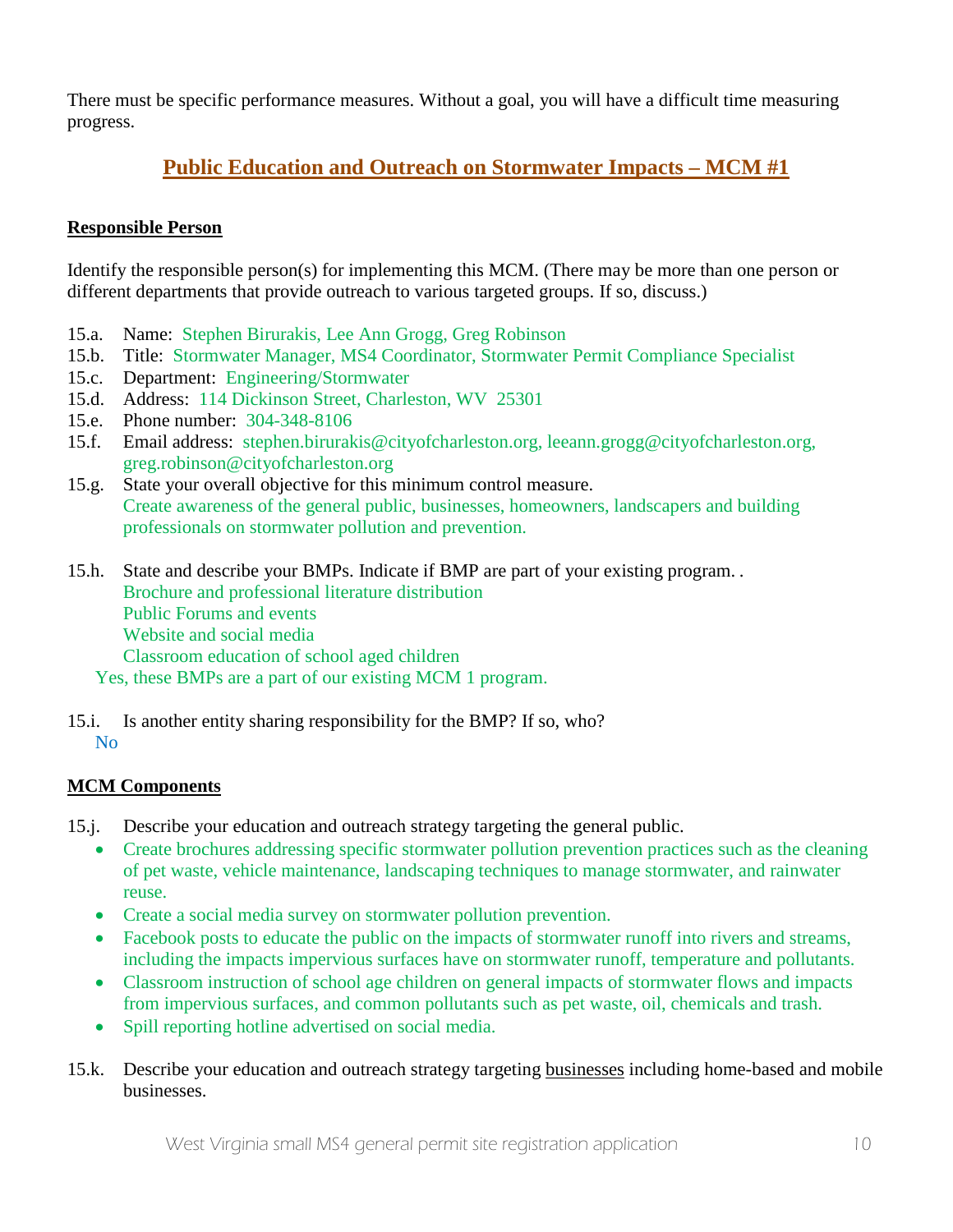- Brochures/literature discussing restaurant grease and the proper disposal of, including mobile food vendors.
- Public displays/kiosks of best management practices for businesses addressing vehicular operation, care and repair including petroleum, cleaning supplies, car wash soaps and other chemicals.
- 15.l. Describe your education and outreach strategy targeting homeowners, landscapers, and property managers.
	- Brochures/literature and posts on Social Media discussing proper yard care techniques.
	- Public displays of best management practices for the use and proper storage of pesticides and fertilizers.
	- River Proud Program to recognize and encourage homeowners and businesses to use runoff reduction techniques such as site design, pervious surfaces and the incorporation of plants and trees.
- 15.m. Describe your education and outreach strategy targeting engineers, contractors, developers, review staff, and land use planners.
	- To publish the Charleston Stormwater Management Guidance Manual on our website for sediment and erosion control education, runoff reduction techniques, site-design, pervious pavement and alternative green infrastructure designs.
	- Brochures and professional literature that address stormwater flow and its impact on receiving waters.
	- Public displays/kiosks of best management practices for runoff reduction techniques.

### **Schedule**

15.n. Provide a schedule for implementing each component, including dates for interim and full implementation.

Annual implementation dates will be beginning with the approval of our Site Registration Application.

- Brochures and Literature: Currently implemented with new and/or updated literature added annually.
- Public Forums and Events: Currently implemented and will continue annually with one new event added.
- Website and Social Media: Currently implemented and will continue social media updates monthly. One survey will be added to social media annually.
- Classroom instruction to school age children: Currently implemented and will continue annually.

### **Measurable Goals**

- 15.o. List and fully describe your Measurable goal(s) for this MCM.
	- To have participation in public displays/kiosks and/or events measured by small questionnaires.
	- To grow Facebook audience on Social Media by page likes and post shares.
	- To gather feedback through quizzes during classroom instruction time with school aged children
	- To have a number of brochures distributed at kiosk locations.

# **Tracking**

15.p. Describe your plan to track the activities associated with this MCM.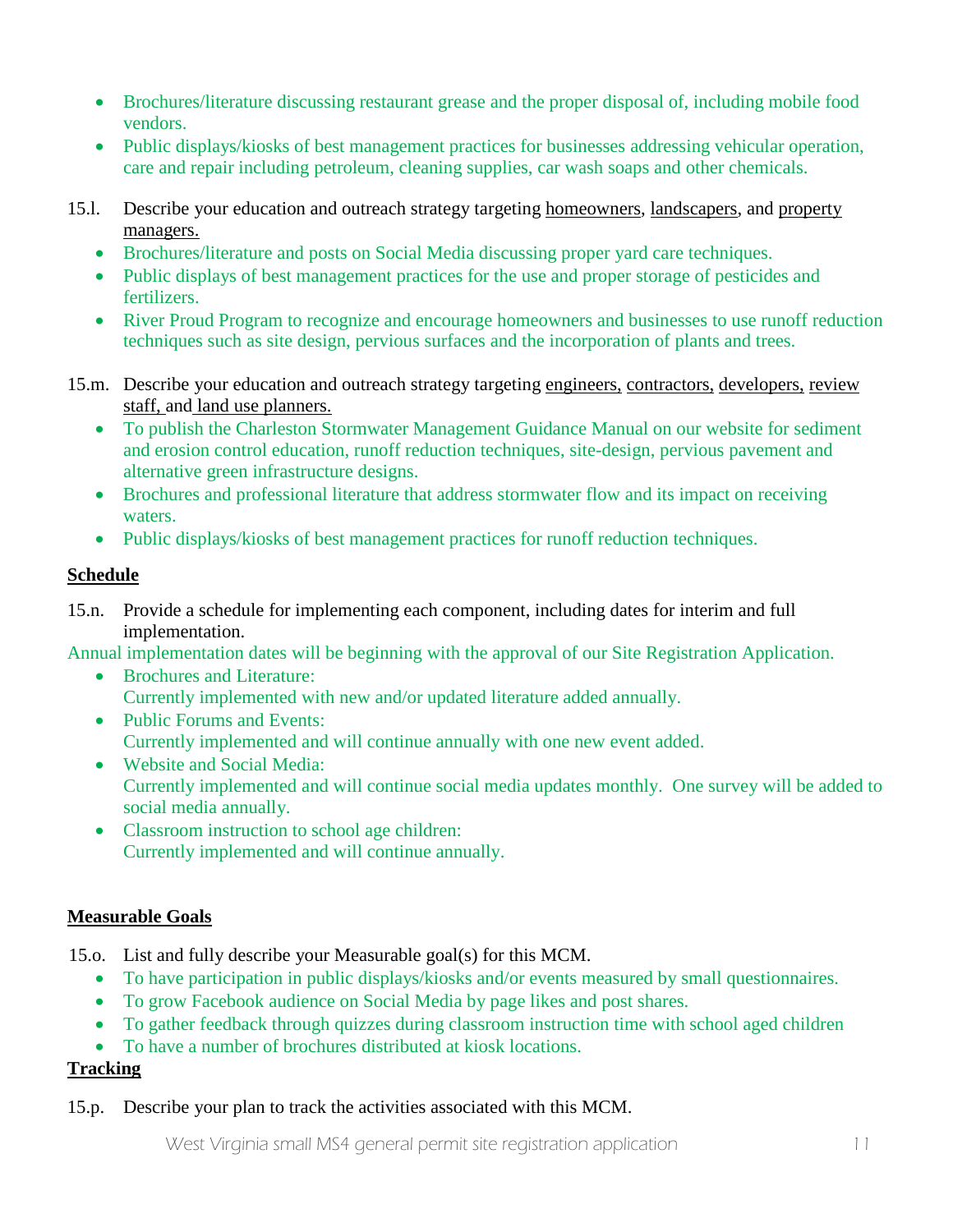- Brochures will be produced and a hard copy filed when each is created. Count of distributed brochures will be filed as well.
- Social Media survey results will be printed and filed.
- Periodic Facebook posts will be printed and a hard copy filed. All Facebook posts remain on the stormwater page so they can be tracked on the page itself.
- Classroom instruction will be documented with photos and filed.
- Public displays will be tracked with photos of the events/kiosks.
- River Proud will be documented with photos and copies of the River Proud Applications.

# **Evaluation**

- 15.q. Explain how you plan to gauge the effectiveness of your public education and outreach efforts.
	- Amount of participation in public events measured by small questionnaires and accuracy of answers in questionnaires.
	- Growth of Facebook audience through likes, shares, reach and responses.
	- Accuracy of quizzes from classroom instruction.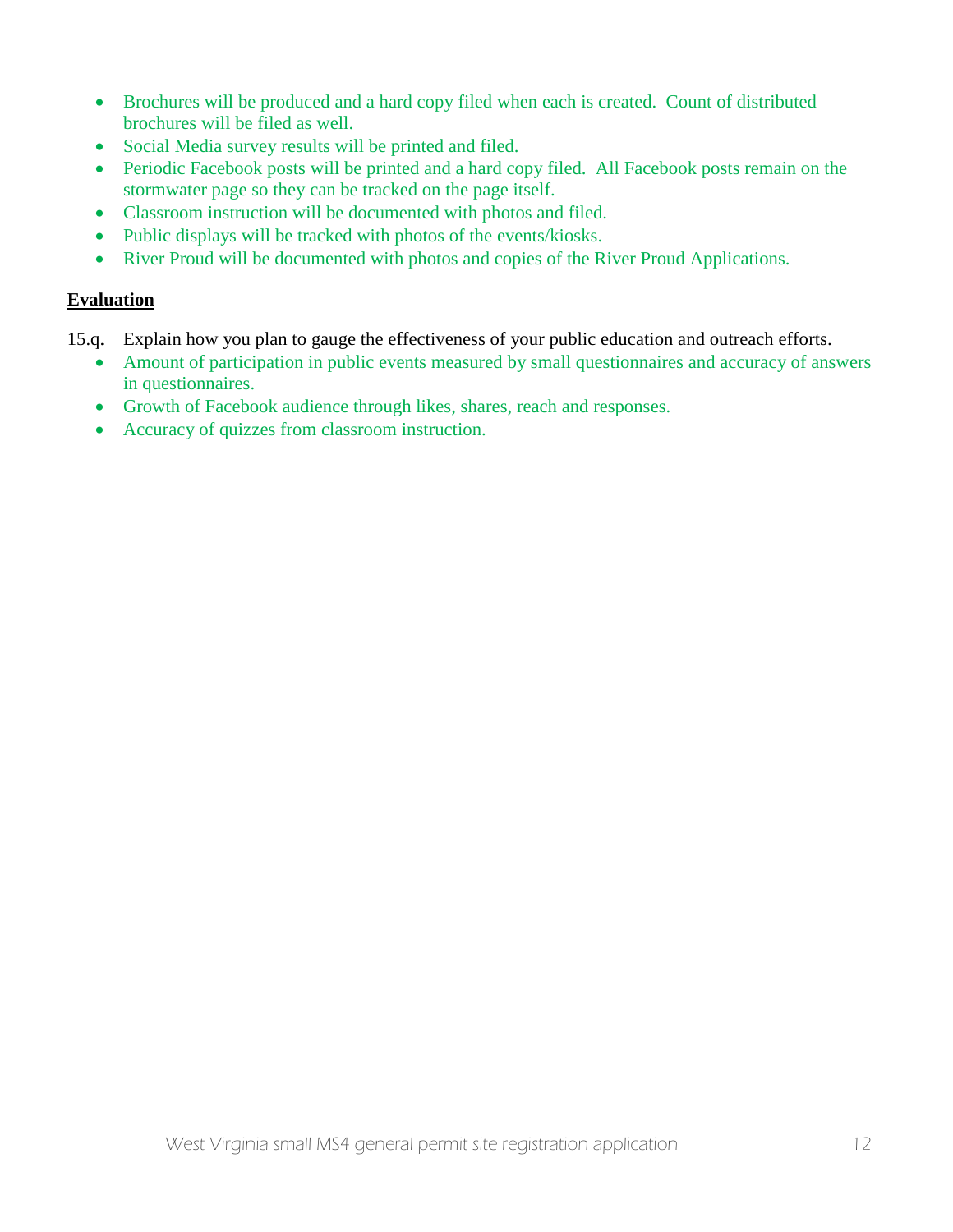# **Public Involvement and Participation – MCM #2**

#### **Responsible Person:**

Identify the responsible person(s) for implementing this MCM. There may be more than one person or different departments responsible for various projects. If so, discuss.

- 16.a. Name: Stephen Birurakis, Lee Ann Grogg, Greg Robinson
- 16.b. Title: Stormwater Manager, MS4 Coordinator, Stormwater Permit Compliance Specialist
- 16.c. Department: Engineering/Stormwater
- 16.d. Address: 114 Dickinson St., Charleston, WV 25301
- 16.e. Phone number: 304-348-8106
- 16.f. Email address: stephen.birurakis@cityofcharleston.org, [leeann.grogg@cityofcharleston.org,](mailto:leeann.grogg@cityofcharleston.org) greg.robinson@cityofcharleston.org
- 16.g. State your overall objective for this minimum control measure. Encourage active involvement in stormwater management & pollution prevention.
- 16.h. State and describe your BMPs. Indicate if the BMP is part of the existing program.
	- The creation of a participation and recognition program called River Proud.
	- Public workshops for stormwater management practices.
	- Use round table discussions events to gather suggestions and opinions that can be used as input for the City's stormwater management plan.
	- Market Charleston Stormwater Program events on Social Media.
- 16.i. Is another entity sharing responsibility for the BMP? If so, who? No

### **MCM Components**

- 16.j. Describe at least two methods you plan to use to engage the public in your SWMP.
	- 1. River Proud Program
	- 2. Rain Barrel Workshops
	- 3. Round Table Discussions
- 16.k. Describe how you will accommodate public participation in the decision making process for your SWMP.
	- Our stormwater website will communicate the intentions of our SWMP and encourage feedback from the public.
	- Public round table discussion/meetings.
- 16.l. Describe your communication process for notifying groups of opportunities to become involved in stormwater activities in your watershed(s).
	- We will communicate opportunities through Social Media of programs, activities and opportunities for public participation in events.
	- We will publish promotional material on the Charleston Stormwater Program Facebook page and through a press release.
- 16.m. List the URL of your *Stormwater* website. <http://charlestonstormwater.org/> http://facebook.com/Charleston Stormwater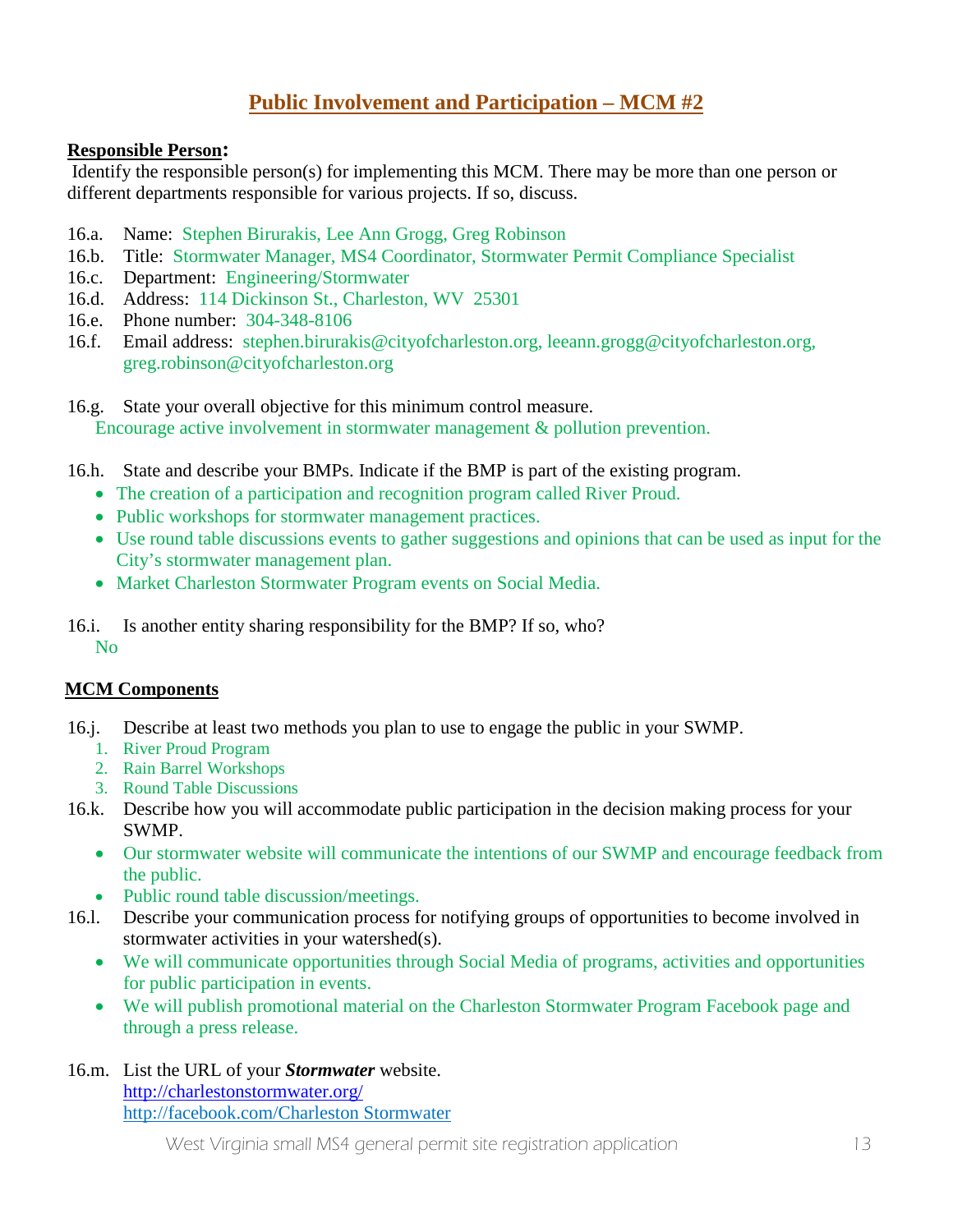### **Schedule**

16.n. Provide a timeline of implementation of each component of your program for this MCM, including dates for interim and full implementation.

Annual implementation dates will be beginning with the approval of our Site Registration Application.

- The River Proud Program will be rolled out in several stages.
	- o The Homeowner Award stage will be implemented by end of first year after SWMP approval date.
	- o The Business Award stage will be implemented by end of second year after SWMP approval date.
	- o Round table sessions will take place by the end of the third year of the SWMP approval date.
	- o The remaining/ final years of permit coverage, if any, will be a review, revision, and implementation of effective components of the River Proud Program.
- The workshop events for stormwater management practices will take place annually until the end of the permit cycle.
- The use of social media starts in the first year after SWMP approval date and continues throughout the permit cycle.

### **Measurable Goals**

- 16.o. List and fully describe your measurable goal(s) for this MCM.
	- To have a homeowner and a business applicant for our River Proud program.
	- Feedback and participation in round table discussion events.
	- Participation in Workshops.

### **Tracking**

- 16.p. Describe your plan for tracking activities associated with this MCM.
	- Applications and photos from River Proud participants.
	- Notes and photos from Roundtable discussions.
	- Sign up information and photos from workshops.

### **Evaluation**

- 16.q. Explain how you plan to gauge the effectiveness of your Public Involvement and Participation program.
	- Participation in River Proud Program by a homeowner and business applicants.
	- Number of participants at round table discussions.
	- Are there participants in the workshops?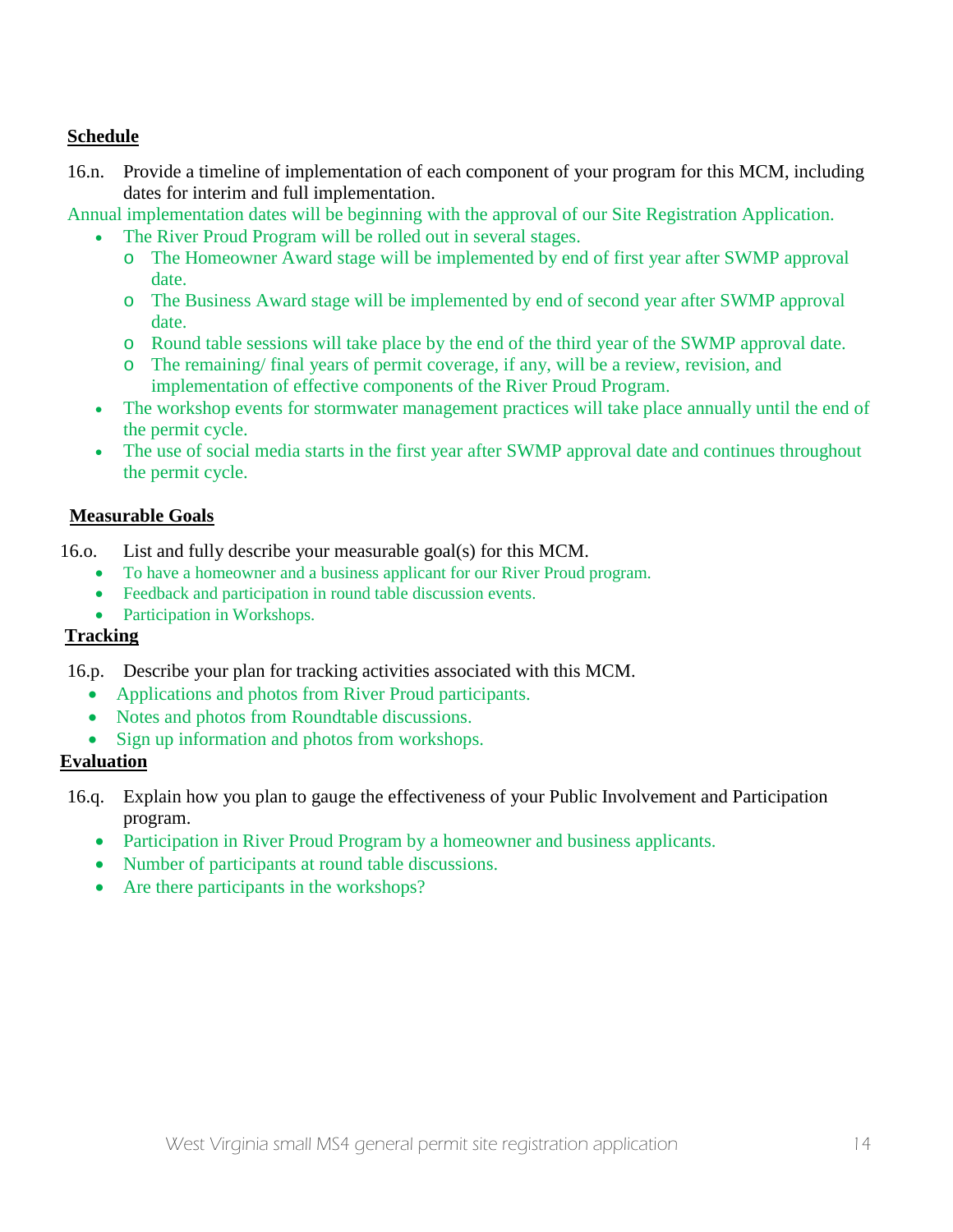# **Illicit Discharge Detection and Elimination – MCM #3**

#### **Responsible Person**

Identify the responsible person(s) for implementing this MCM. If there is more than one person or department responsible for implementation of this MCM, please discuss.

- 17.a. Name: Stephen Birurakis, Greg Robinson, Lee Ann Grogg, Tom Gillespie
- 17.b. Title: Stormwater Manager, Stormwater Permit Compliance Specialist, MS4 Coordinator, Inspector
- 17.c. Department: Engineering/Stormwater
- 17.d. Address:114 Dickinson Street, Charleston, WV 25301
- 17.e. Phone number: 304-348-8106
- 17.f. Email address: [stephen.birurakis@cityofcharleston.org,](mailto:stephen.birurakis@cityofcharleston.org) [greg.robinson@cityofcharleston.org,](mailto:greg.robinson@cityofcharleston.org) [leeann.grogg@cityofcharleston.org,](mailto:leeann.grogg@cityofcharleston.org) [tom.gillespie@cityofcharleston.org](mailto:tom.gillespie@cityofcharleston.org)
- 17.g. Is another entity sharing responsibility for the MCM? If so, who? Yes, other departments within the City. The Departments and Department Heads are as follows: Building Commission: Tony Harmon 304-348-6833 Building Maintenance: Clarence Terry 304-389-2748 Civic Center: John Robertson 304-345-1500 Engineering: Chris Knox 304-348-8106 Construction: George Farley 304-561-5030 Fire Department: Chief Scott Shaffer 304-348-8137 Homeland Security – Emergency Management: Grant Gunnoe 304-348-8130 Human Resources: Charlie Thompson 304-348-8015 Parking System: Mary Jarrell 304-348-1090 Parks and Recreation: John Charnock 304-348-6860 Public Works: Gary Taylor 304-348-6850 Equipment Maintenance: Linda Walker 304-348-6456 Public Grounds: Mike Davis (interim) 304-348-6458 Refuse: John Shannon 304-348-6831 Sign Shop: Michael Shrader 304-348-8096 Street Department: Bill Tate 304-348-6850 Spring Hill Cemetery: Perry Cox 304-348-8010

#### **Control Objective & BMPs**

- 17.h. State your overall objective for this MCM. Continue to implement an IDDE program that assess, and enforce the prohibition of improper disposal, detect and remove illicit connections, and eliminate illicit discharges to the MS4.
- 17.i. State and describe your BMPs. Indicate if any BMPs are part of your existing program. The following items are part of our existing program and will be annually reviewed for effectiveness and updated if necessary:
	- IDDE Ordinance to regulate the contribution of pollutants to the MS4 by non-stormwater discharges; to prohibit illicit connections and discharges to the MS4; to establish legal authority to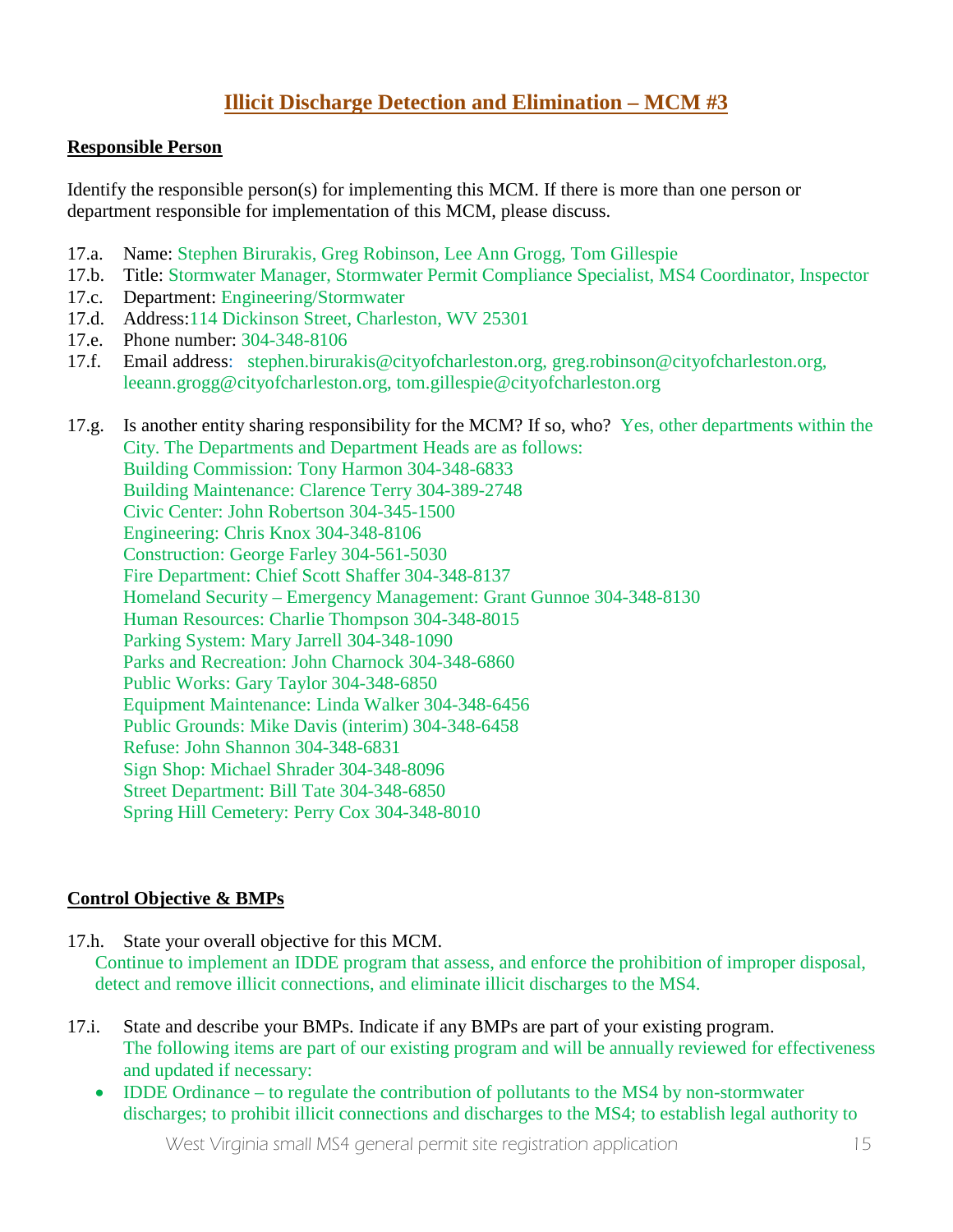carry out all inspection, enforcement, surveillance and monitoring procedures necessary to verify compliance; and to comply with applicable federal and state statutory and regulatory requirements and schedules regarding the City's Stormwater management requirements.

- Mapping (continuous updates) of the MS4, violation locations, riverbank issues/repairs, sanitary sewer issues found effecting the MS4 and repairs.
- Record keeping Drainage complaint forms, phone call records, social media.
- Public Education on IDDE and Reporting Phone complaint hotline and social media.

The following program will be implemented within the first year after approval of the SRA and shall be repeated annually.

• **IDDE** training for contractors – (Iron) sediment and erosion control training.

# **MCM Components**

17.j. Do you have a current map of your municipal storm sewer system?

Yes

Do your map components include/do you plan to include:

- 17.k. All known storm sewer outfalls?
- Yes
- 17.l. Receiving waters?

Yes

- 17.m. Structural BMP's owned, operated or maintained by the permittee? Yes
- 17.n. The location and type of all other stormwater conveyances located within the boundaries of the permittees MS4 watershed?

Yes

17.o. Updating the known connections to the municipal separate storm sewer authorized after July 22, 2009?

Yes

17.p. Geographic areas that discharge stormwater into the permittees MS4, which may not be located within the municipal boundary?

Yes

- 17.q. Do you have an IDDE Ordinance? Yes
- 17.r. Describe your Ordinance review and update procedure, including milestones of IDDE Ordinance review.

The City Stormwater Department will review the Illicit Discharge Detection & Elimination Ordinance annually for effectiveness. Any deficiencies found during the review will be revised and forwarded to the City of Charleston legal department and presented to City Council for ratification.

# Does your IDDE Ordinance prohibit the following:

17.s. Discharges from hyper chlorinated water line flushing? Yes or No. If not, how are these discharges handled when they occur?

Yes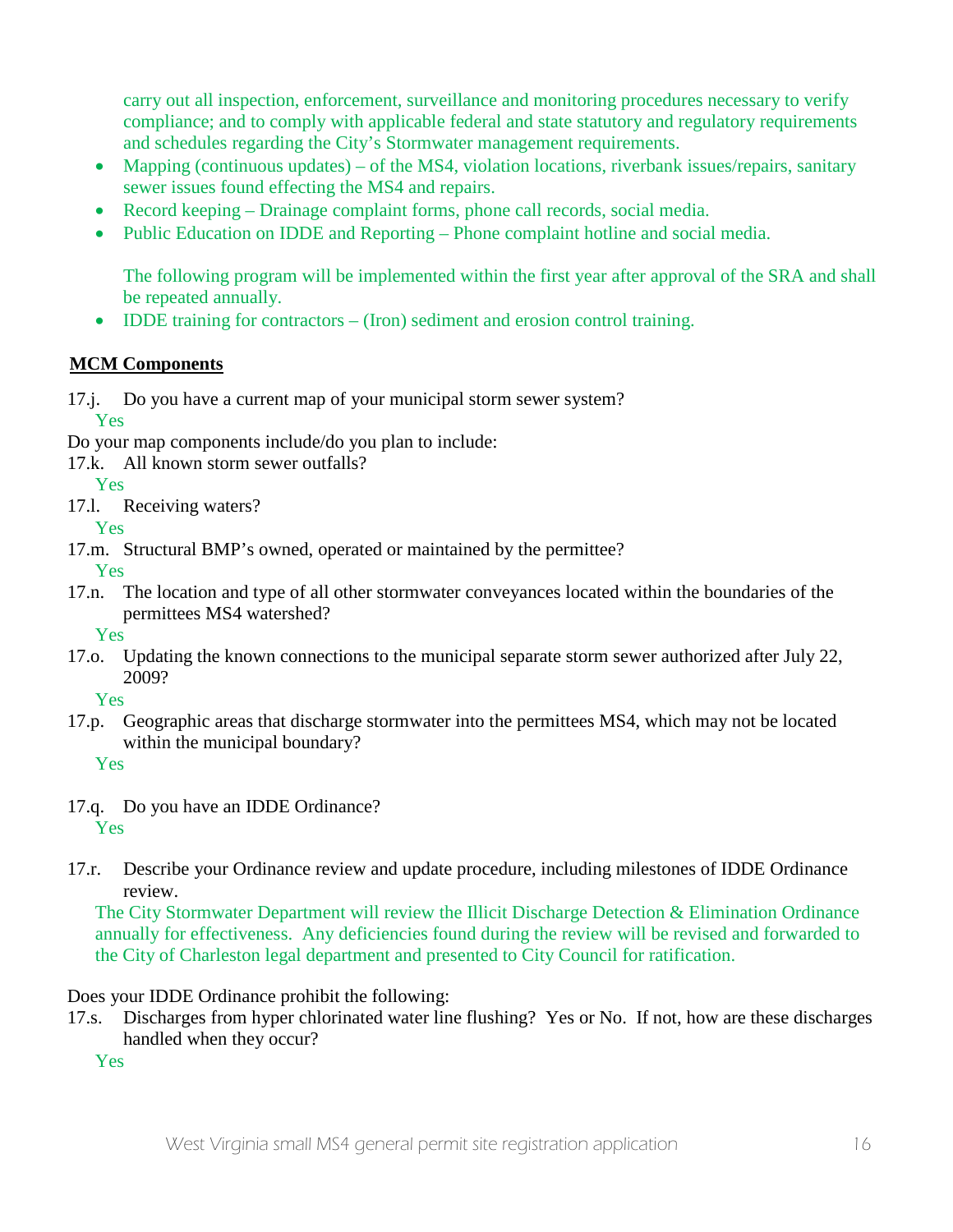17.t. Lawn watering and other irrigation runoff? Yes or No. If not, have you addressed lawn watering in your public education and outreach activities? No.

Yes, these are addressed in the public education and outreach activities.

17.u. Street, parking lot, and sidewalk wash water, and external building wash down? Yes or No. If not, have you addressed these types of runoff in your public education and outreach activities? Yes, to commercial external building wash down.

No, to street, parking lot and sidewalk wash water.

Yes, these are addressed in public education and outreach activities.

- 17.v. Does your IDDE Ordinance include escalating enforcement procedures and actions? Yes
- 17.w. Briefly describe your enforcement strategy.

When a Stormwater Compliance Officer finds that a person has violated a prohibition or failed to meet a requirement of this article, he/she may order compliance by written notice of violation to the responsible person. Such notice may require, without limitation:

- (1) The performance of monitoring, analysis and reporting.
- (2) The elimination of illicit connections or discharges.
- (3) That discharges, practices or operations that are in violation shall cease and desist.
- (4) The abatement or remediation of stormwater pollution or contamination hazards and the restoration of any affected property.
- (5) Payment of a fine.

.

- (6) The implementation of source control or treatment BMPs
- 17.x. Describe your field assessment activities, including how many assessments you plan to conduct each year.

Stream assessment locations are to be focused within city limits. Any issues discovered outside city limits will be directed to DEP enforcement.

The following streams will have field assessments that will occur at least once during the permit cycle. Whether they need to be assessed more than once during the permit cycle may be determined by the findings from the initial assessment or by reports of localized issues. Other streams may be added as per time allows or the severity of a pollutant amount arises.

- Semiannual inspections of the "Bream Street" Priority outfall
- Dry weather visual inspections of outfalls entering Magazine Branch (KE-1), Sugar Creek (KL-76-C), Venable Branch (KU-3), Kanawha Lower, and Kanawha Two Mile (KL-76)

As noted in section 14.b Magazine Branch (KE-1), Sugar Creek (KL-76-C), and Venable Branch (KU-3) will be sampled on an annual basis until the end of the permit cycle.

17.y. Describe how you will locate "priority areas".

Priority areas will be watersheds that have been identified on the 303d list and have TMDLs assigned. The first priority area the stormwater department will undertake is above the primary drinking water source (i.e. WVAWC) on the Elk River.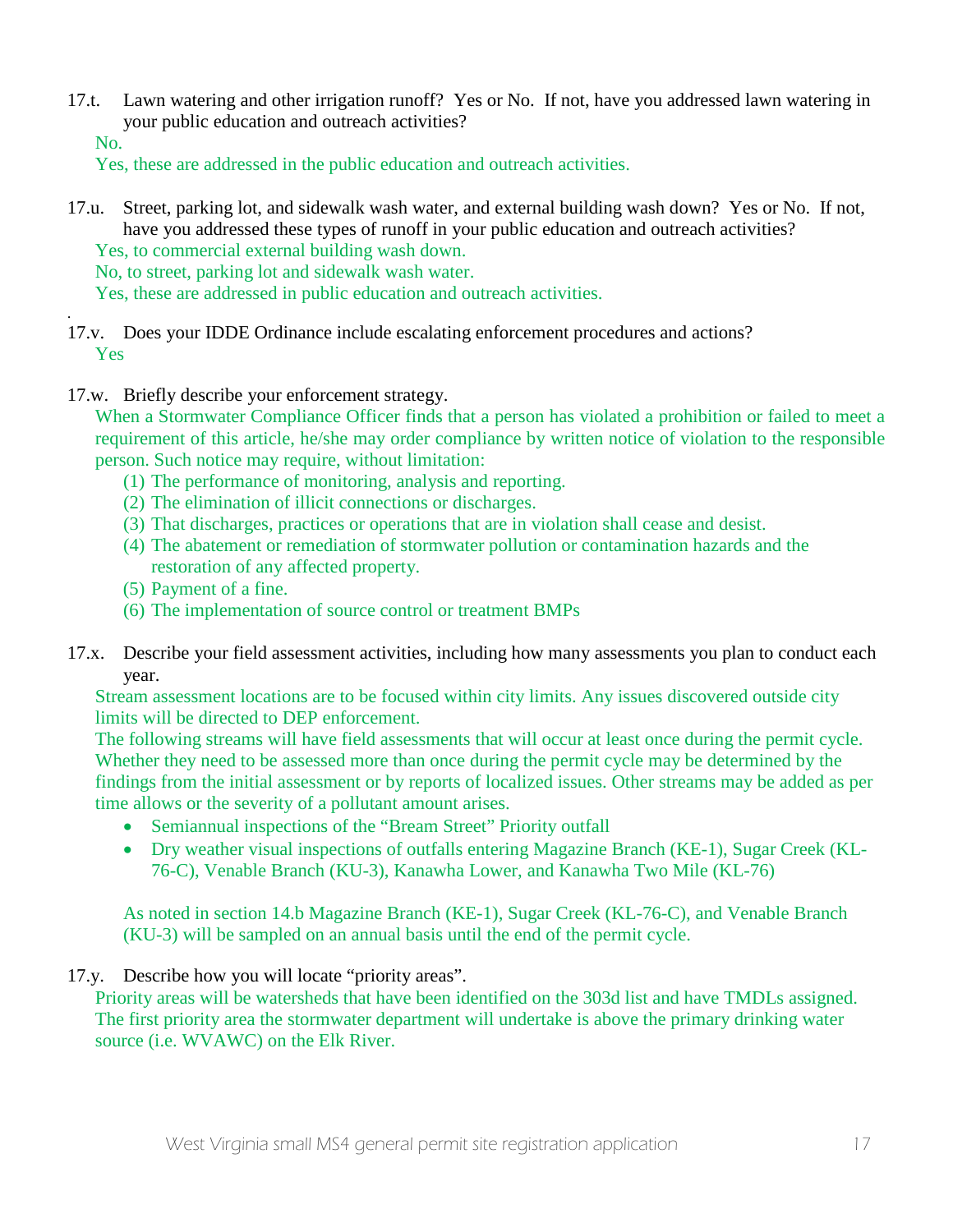17.z. Describe your procedures for characterization of illicit discharges.

The procedure for characterizing IDDE is to identify categories using theses parameters:

- 1. Odor
	- o Sulfide
	- o Sewage
	- o Rancid / Sour
	- o Petroleum (gas)
	- o None
- 2. Appearance
	- o Oil Sheen
	- o Cloudy
	- o Suds
	- o Turbidity
	- o None
- 3. Floatables
	- o Sewage (toilet paper etc.)
	- o Algae
	- o Dead Aquatic Life
	- o Vegetative Growth
	- o None

17.aa. Describe your procedures for tracing the source of the discharge.

Procedures for tracing the source of IDDE once it has been identified:

- Visually inspect the IDDE.
- Collect samples if necessary.
- Follow source up pipe by pulling manholes to trace discharge.
- If source cannot be ascertained then track using camera equipment and crawler to locate source.
- Once source has been located, take steps to repair, fix, or stop the discharge.
- Investigate within 15 days from the date it was reported.

17.bb. Describe your procedures for removing the source of the discharge.

Procedures for removing the source of IDDE:

- Identify who is responsible for the IDDE and notify them of the discharge.
- Require responsible party to correct IDDE.
- If discharge needs immediate action the City may contain the discharge immediately. Responsible party may be held accountable for cleanup cost.
- Collect samples if necessary.
- 17.cc. Describe how you will inform public employees, businesses and the general public of hazards associated with illegal discharges and improper disposal of waste. We will contact the City's Homeland Security Office for emergencies, Facebook for non-emergencies.
- 17.dd. Describe your plan to train your staff on the identification and reporting of illicit discharges. Include the number of training sessions planned for each year.
	- Annual training will be given to staff who are not directly responsible for IDDE but who are likely to come into contact with illicit discharges. New employees that have the potential to come in contact with IDDE will have training within 3 months of hire date.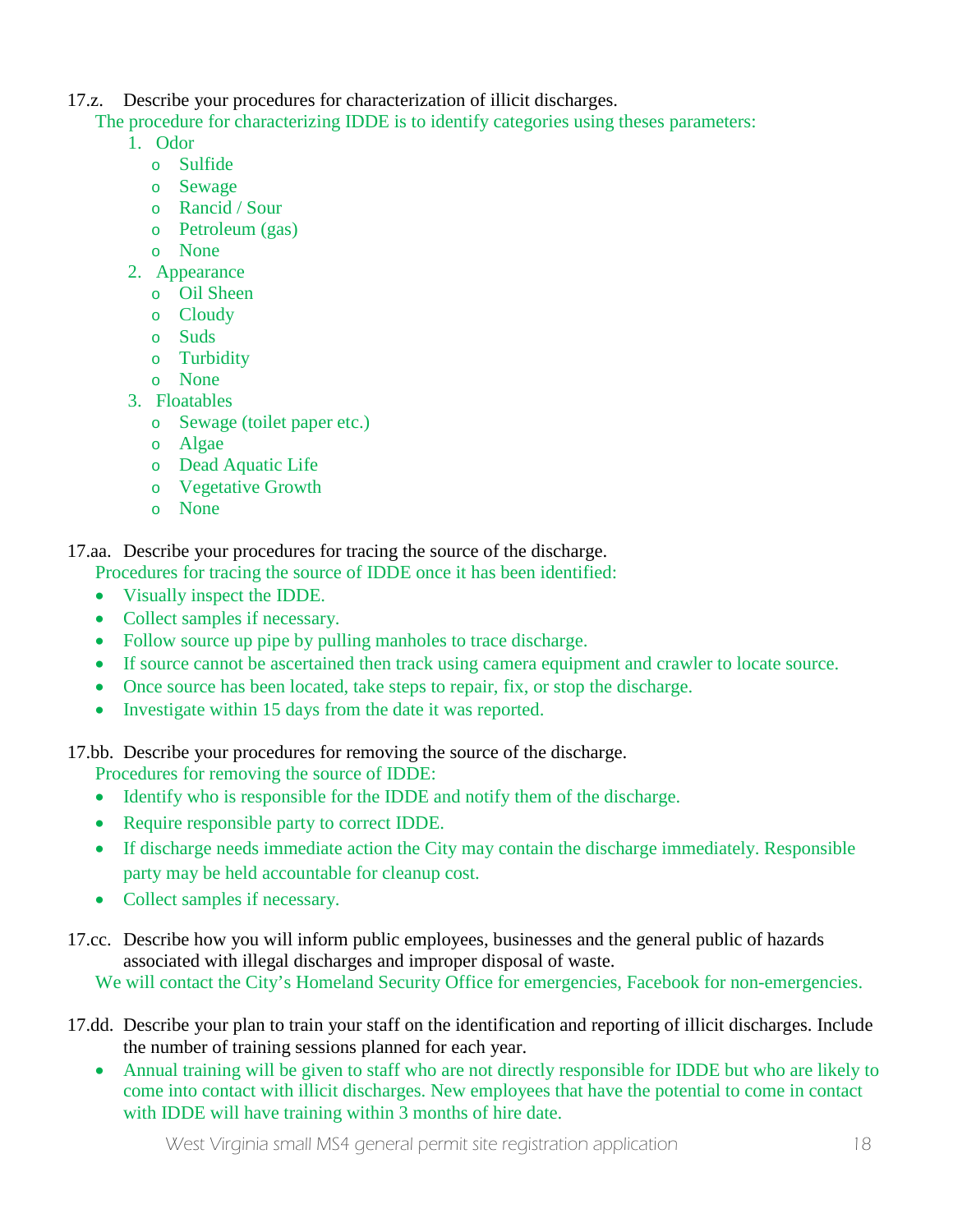- Training will include a component for said staff to report such discharges to a City Compliance Officer for follow up.
- Training will include specifics pertaining but not limited to the listed TMDL items affecting our MS4.

# **Schedule**

17.ee. Describe how and when you will implement each component of program, including dates for interim and full implementation.

The following items are part of our existing program and fully implemented

- IDDE Ordinance available via City webpage
- Contractor Education available via Stormwater Guidance Manual, City web page, City Engineering / Stormwater Dept., City Building Dept., City Planning Dept.
- Mapping (continuous updates) available on GIS and Cad databases as well as hard copies.
- Record keeping various types (digital and hard copies) kept by City Engineering / Stormwater Dept., City Building Dept., City Planning Dept.
- Public Education on IDDE and Reporting on social media, and phone.

# **Measurable Goals**

- 17.ff. List and fully describe your Measurable goal(s) for this MCM:
	- Goals for the IDDE ordinance are to prevent the need for enforced by legal action against an individual or entity, but if necessary the enforcement will be sufficient for immediate results. If loopholes are discovered that allow enforcement to be hindered in any way then updates will be made.
	- Contractor's training based on seminar attendance and compliance by contractors that attended
	- Mapping for tracing and logging illicit discharges accurately and efficiently.
	- Record keeping to show that drainage complaints and spills are being reported.
	- Measurable goals Public Education on IDDE will be for growing attendance to events and reporting of legitimate illicit discharges.

# **Tracking**

17.gg. Describe your procedures for tracking activities related to each component of this MCM.

- IDDE Ordinance tracked via cases that involve enforcement or enforcement warnings in digital and or hard copy format.
- Contractor education by seminar attendance sign in sheet, contractor non-compliance based on construction site inspection forms, or phone call logs pertaining to construction site illicit discharges.
- Mapping utilize GIS, CAD and filed hard copies.
- Recordkeeping by phone, emails, drainage complaint forms, Building Department and/or Compliance Officer Inspection forms.
- Public Education by forum attendance list, social media, public event questionnaires in digital and or hard copy.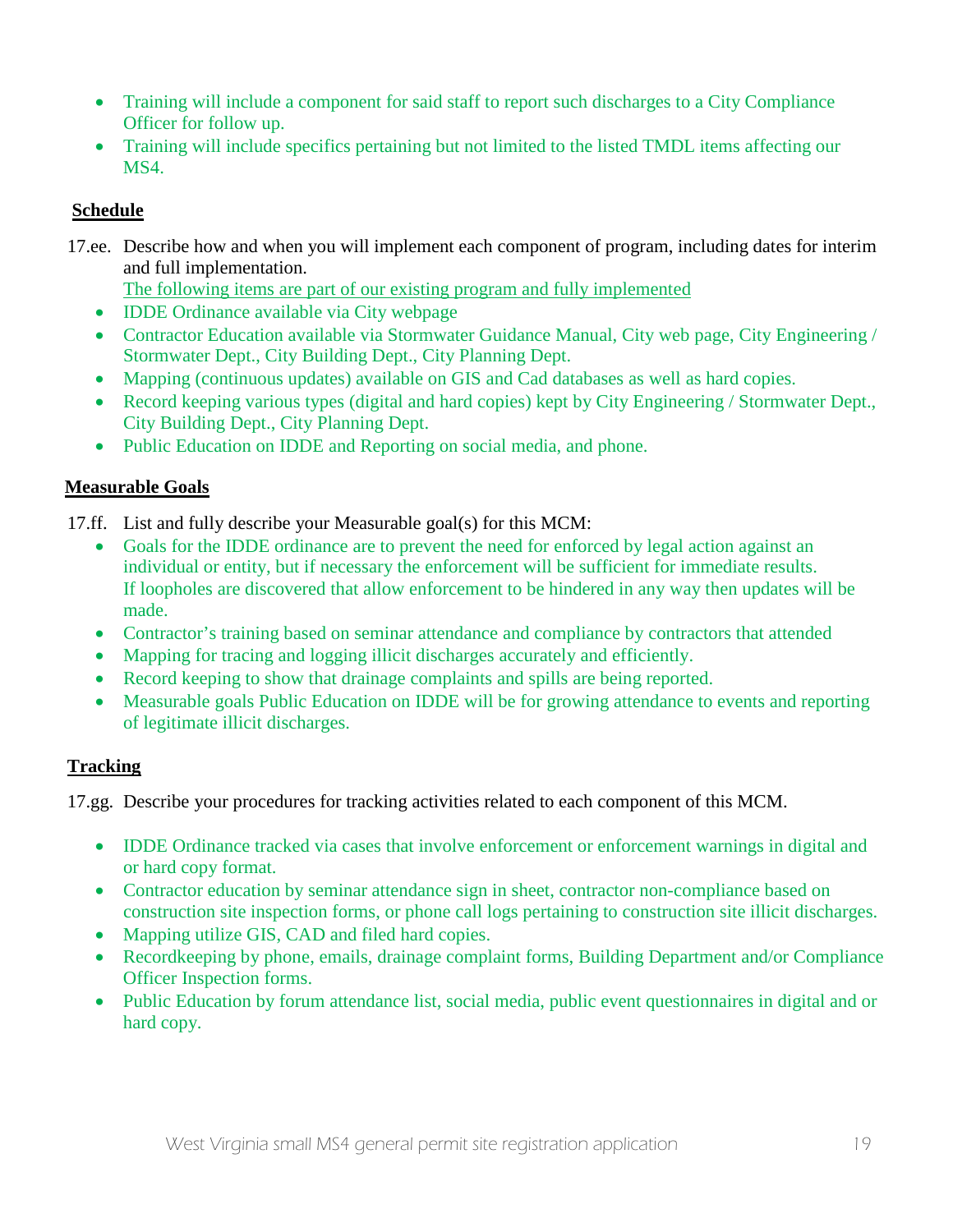### **Evaluation**

17.hh. Fully explain how you plan to gauge the effectiveness of your IDDE program.

- IDDE Ordinance effectiveness will be based on compliance or non-compliance and enforcement having to be utilized. If situations continue to lead to enforcement this may lead to a re-evaluation of IDDE public education strategy.
- Contractor education by contractor compliance or non-compliance.
- Recordkeeping by efficiency, accuracy, and ease of data use and recovery.
- Mapping effectiveness will be determined by its successful or non-successful usage by all pertinent city departments, or outside entities.
- Public Education by social media responses, phone calls received, emailed reports of illicit discharges, and accuracy/reliability of the reports.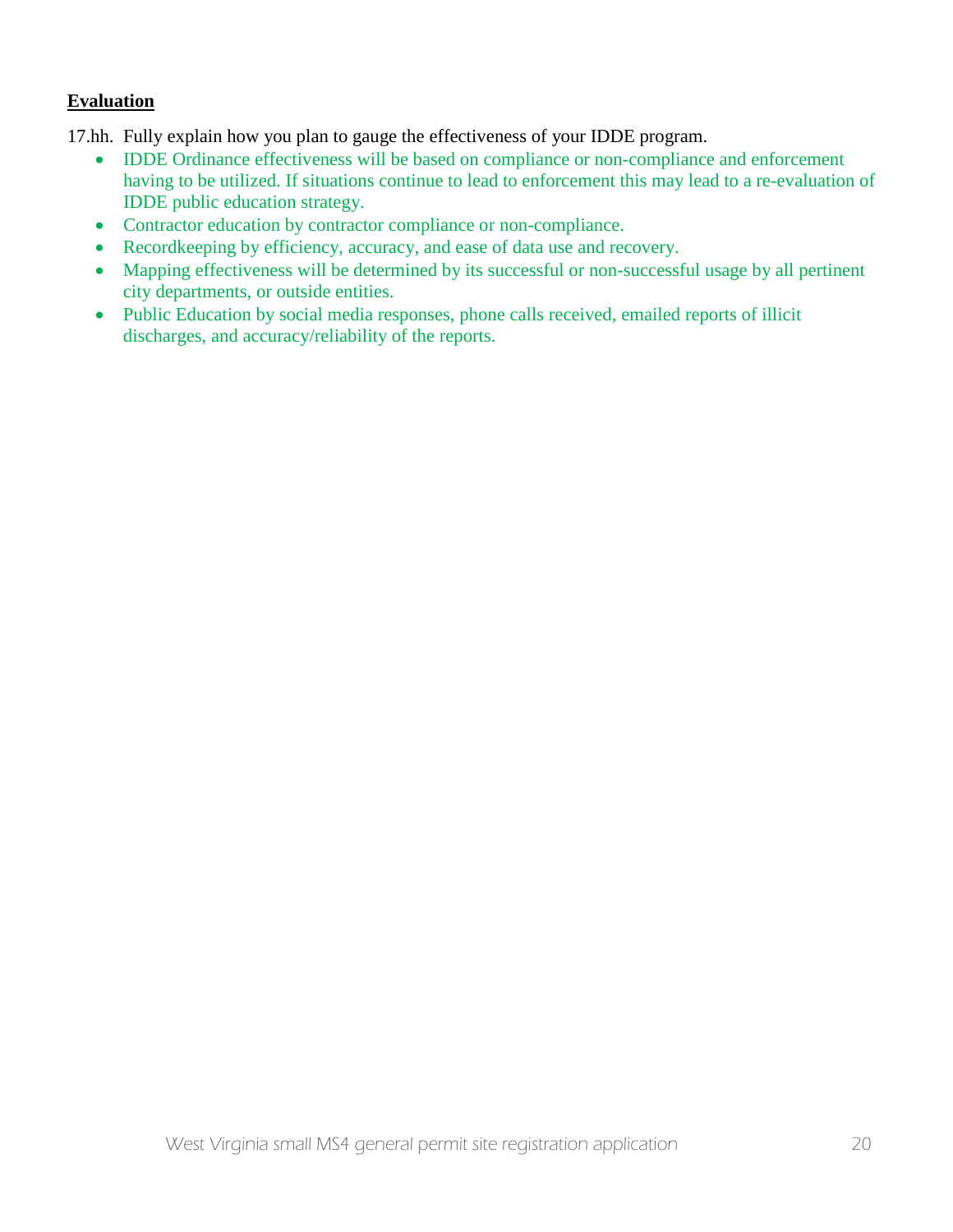# **Construction Site Run-off Control – MCM #4**

#### **Responsible Person**

Identify the responsible person(s) for implementing this MCM. There may be more than one person or different departments responsible for various projects. If so, discuss.

- 18.a. Name: Stephen Birurakis, Greg Robinson, Lee Ann Grogg, Tom Gillespie
- 18.b. Title: Stormwater Manager, Stormwater Permit Compliance Specialist, MS4 Coordinator, Inspector
- 18.c. Department: Engineering/Stormwater
- 18.d. Address: 114 Dickinson Street, Charleston, WV 25301
- 18.e. Phone number: 304-348-8106
- 18.f. Email address: [stephen.birurakis@cityofcharleston.org,](mailto:stephen.birurakis@cityofcharleston.org) [greg.robinson@cityofcharleston.org,](mailto:greg.robinson@cityofcharleston.org)
- [leeann.grogg@cityofcharleston.org,](mailto:leeann.grogg@cityofcharleston.org) [tom.gillespie@cityofcharleston.org](mailto:tom.gillespie@cityofcharleston.org)
- 18.g. Is another entity sharing responsibility for this MCM? If so, who? Yes, other departments within the City. The Departments and Department Heads are as follows: Building Commission: Tony Harmon 304-348-6833 Engineering: Chris Knox 304-348-8106 Construction: George Farley 304-561-5030 Human Resources: Charlie Thompson 304-348-8015 Parks and Recreation: John Charnock 304-348-6860 Planning: Dan Vriendt 304-348-8105 Public Works: Gary Taylor 304-348-6850 Public Grounds: Mike Davis (interim) 304-348-6458 Street Department: Bill Tate 304-348-6850

### **Control Objective & BMPs**

- 18.h. State your overall objective for this minimum control measure. To improve Erosion and Sediment monitoring, control, and enforcement of construction site run-off.
- 18.i. State and describe your BMPs. Indicate which BMPs are part of your existing program. BMPs that are a part of existing program:
	- Review building/site plans with land disturbance greater that 5,000 sq. ft. or increase the impervious area by more than 1,000 sq. ft. for adequate Erosion and Sediment (E&S) Controls.
	- Inspect jobsites for effective Erosion and Sediment Control measures.
	- Utilize the enforcement section of the Erosion and Sediment Control Ordinance toward noncompliance jobsites to ensure compliance. Utilize Stop Work Orders when noncompliance is not corrected in a timely manner. Timely manner will be based on severity of the noncompliance.
	- BMPs that are not yet part of existing program:
		- During the permitting process, identify construction sites that stormwater runoff discharges into a TMDL stream.
		- Obtain stormwater related certification for at least two stormwater personnel.
		- Implement E&S training for municipal inspectors.
		- West Virginia small MS4 general permit site registration application 21 • Design and implement training program for contractors, engineers, landscapers, and architects.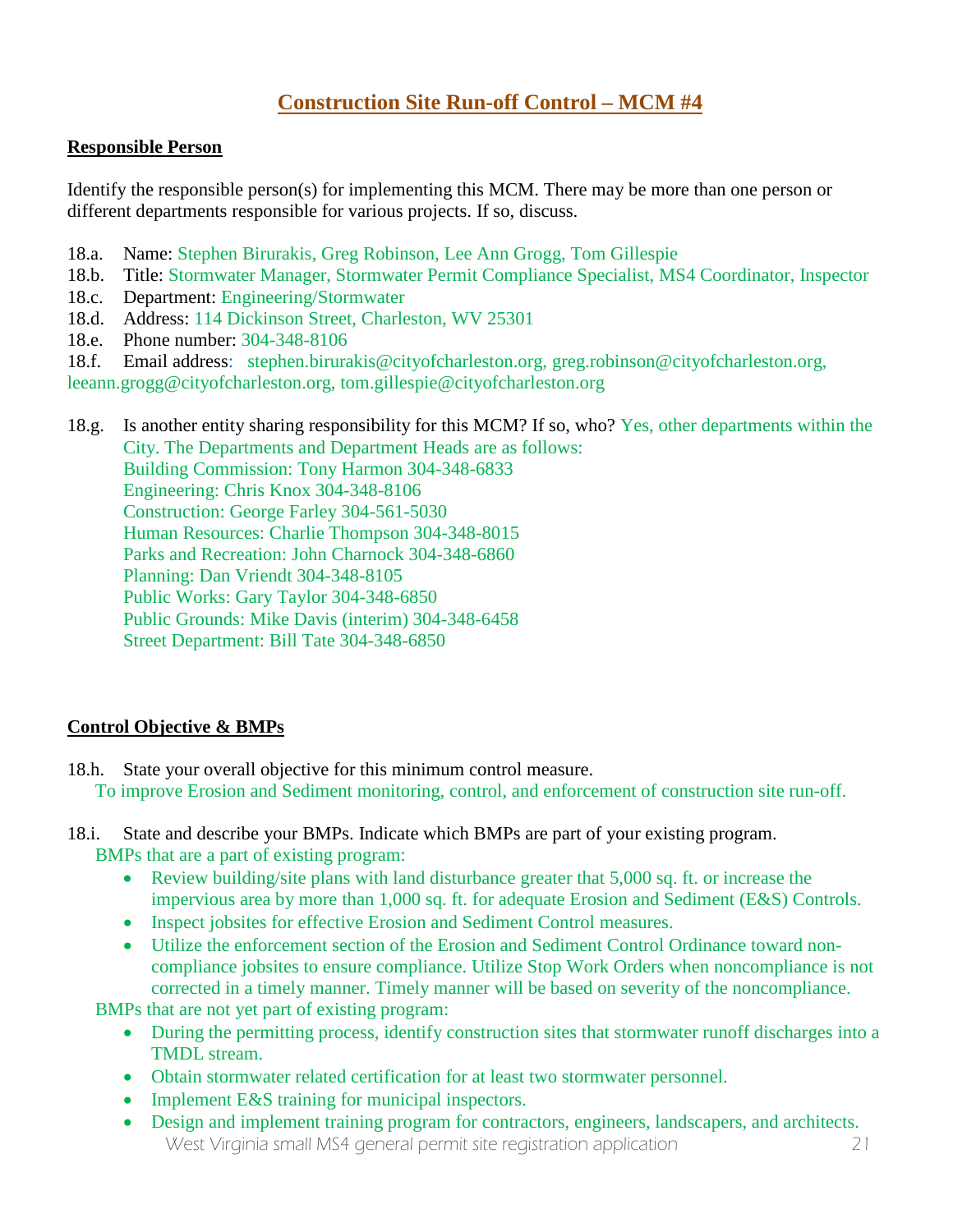### **MCM Components**

- 18.j. Do you have an Ordinance to control construction site run-off? Yes
- 18.k. Does your program regulate disturbance of one acre or more and also less than one acre if part of a larger common plan? Does your Ordinance regulate disturbances of less than one acre? If so, what is the size threshold?

Yes

Yes

5,000 square feet of disturbance and/or 1,000 square feet of impervious surface.

- 18.l. Does your Ordinance contain the nine required components? Yes
- 18.m. Describe the plan review process for your construction site run off program.
	- Plan review for public, private, and commercial projects will be conducted by the following municipal departments: Zoning, Planning, Engineering/Stormwater, Building, Charleston Sanitary Board and Streets/Traffic.
	- Pertaining to stormwater runoff, adequate plans for silt fence locations, and other sediment controls are primarily reviewed by Engineering/Stormwater, Planning and Building Departments.

(As described in Section 2.0, Chapter 2 of the Charleston Stormwater Guidance Manual)

- Permits will be reviewed in the order that they are received. The official date of receipt for technical review is the date the application has been administratively completed.
- Technical review will consist of reviewing site information, drains to TMDL stream, the proposed erosion and sediment control plan and permanent stormwater management plan, all supporting design calculations to the proposed site features, the Storm Water Pollution Prevention Plan (SWPPP) and other supporting documentation as applicable. Technical comments will be prepared in writing and sent to the applicant via e-mail or regular mail (per applicant's request).
- The initial technical review will be completed within the following timeline:
	- o Residential and Commercial- Within ten (10) business days of being deemed administratively complete.
	- o Subdivision review times vary depending on the size.
- Applicants will be given 30 days to respond in writing to initial technical comments. If the applicant does not respond within that time, the application will be deemed "not approved" and the application and supporting information will be returned to the applicant. This timeline may be extended based upon mutual agreement of the applicant and City.
- The City will review the comment response within ten (10) business days of receipt and notify the applicant of any outstanding issues. The applicant will have up to 30 days to respond to any follow up comments. Once the application is deemed technically complete, the land disturbance activity approval will be forwarded to the Building Department.
- For projects over one (1) acre that also require a NPDES construction stormwater permit, applicants are urged to coordinate and incorporate comment responses from both the WVDEP and the City into a common submittal to avoid the confusion of having multiple versions of plans and permitting documents.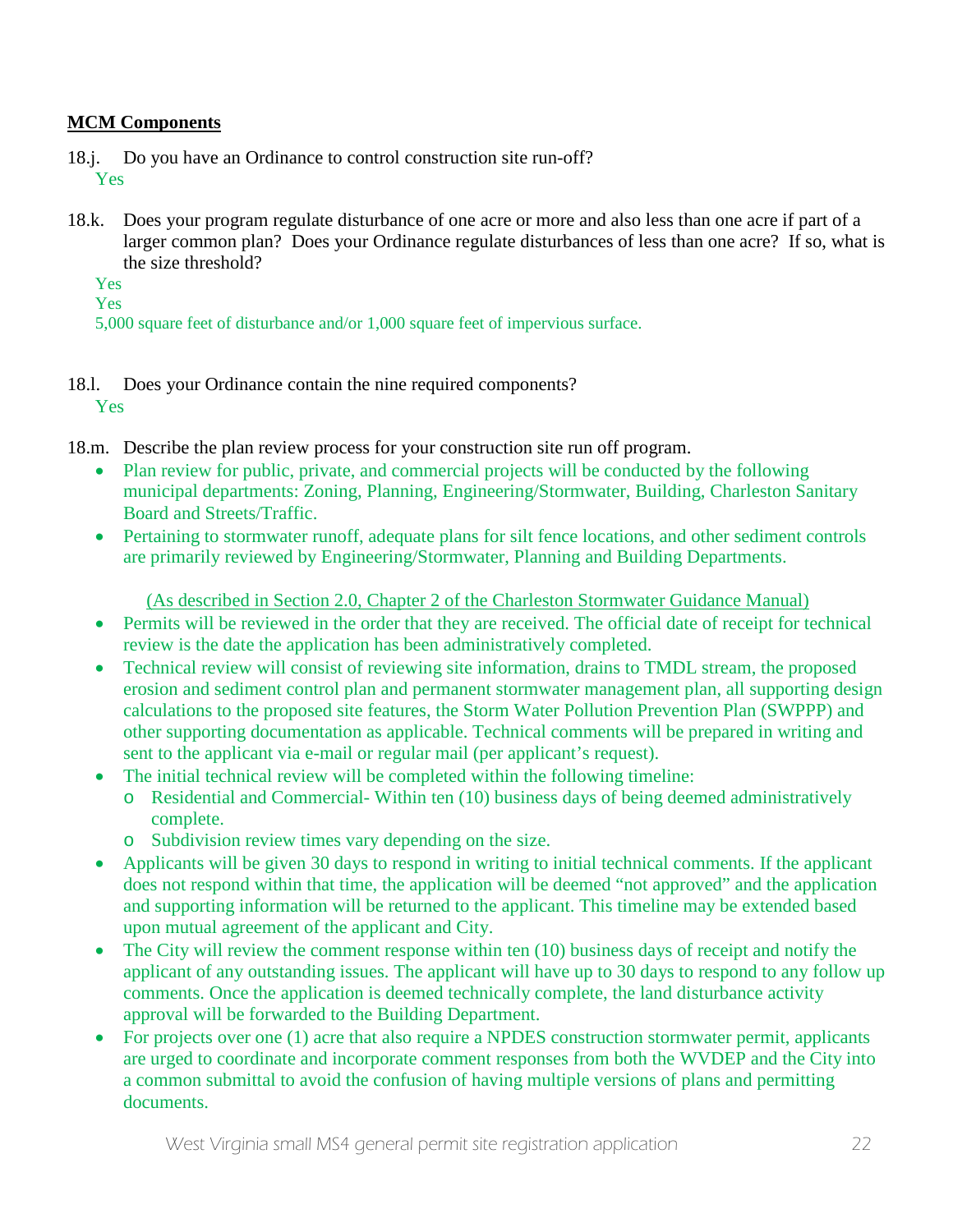- Projects that discharge construction site runoff into a designated 303d or TMDL stream for iron must have more stringent E&S controls in place to ensure pollutants stay on site.
- 18.n. Describe the inspection process of your construction site run off program.
	- (As described in Section 2.2.2, Chapter 2 of the Charleston Stormwater Guidance Manual.) • Once a permit is issued, the City may inspect any phase of the construction process to determine if
	- the erosion and sediment control plan submitted for the permit is being followed. This will include review of erosion and sediment control practices, uncontrolled runoff, construction methods of permanent stormwater management features and general compliance with the stormwater pollution prevention plan.
	- Inspections will be conducted on both a scheduled and complaint response basis.
	- All specified permanent controls must be installed and maintained after completion of the project. Temporary erosion and sediment control must be kept operational and maintained until the construction phase of the site is released by the City and by the WVDEP if a construction NPDES permit was required. The City Stormwater Compliance Officer may require the installation of additional temporary or permanent BMPs if the installed BMPs are not functioning at a satisfactory level to protect the environment.
- 18.o. Describe the enforcement process of your construction site run off program. The enforcement process is defined in section 102-319 Notice of Noncompliance and Order to Correct the City's Erosion and Sediment Control Ordinance (E&S). The process is as follows:
	- When a Compliance Officer determines that a construction site is out of compliance then he may order compliance by written Notice of Noncompliance and Order to Correct.
	- If Notice of Noncompliance and Order to Correct is not followed then the Building Department may issues a stop work order until the site is brought back into compliance.
- 18.p. Discuss how your program will address the regulation of both private and public sector construction site run-off.
	- Private sector construction is regulated following the parameters set forth in the Erosion and Sediment Ordinance, including permitting, inspection, training, enforcement, etc.
	- Public sector construction (the city) is regulated by Right of Way Permitting, the City Building Department, and the City Engineering Department.

# **Schedule**

18.q. The Ordinance shall be reviewed on an annual basis. Describe your Ordinance review and update procedures.

The Stormwater, Engineering, and Building Departments will review the effectiveness of the E&S Ordinance by reviewing the inspection records, order of corrections, and other issues to determine if the current ordinance is working or needs modification. Review will be completed on an annual basis after the first year of permit approval.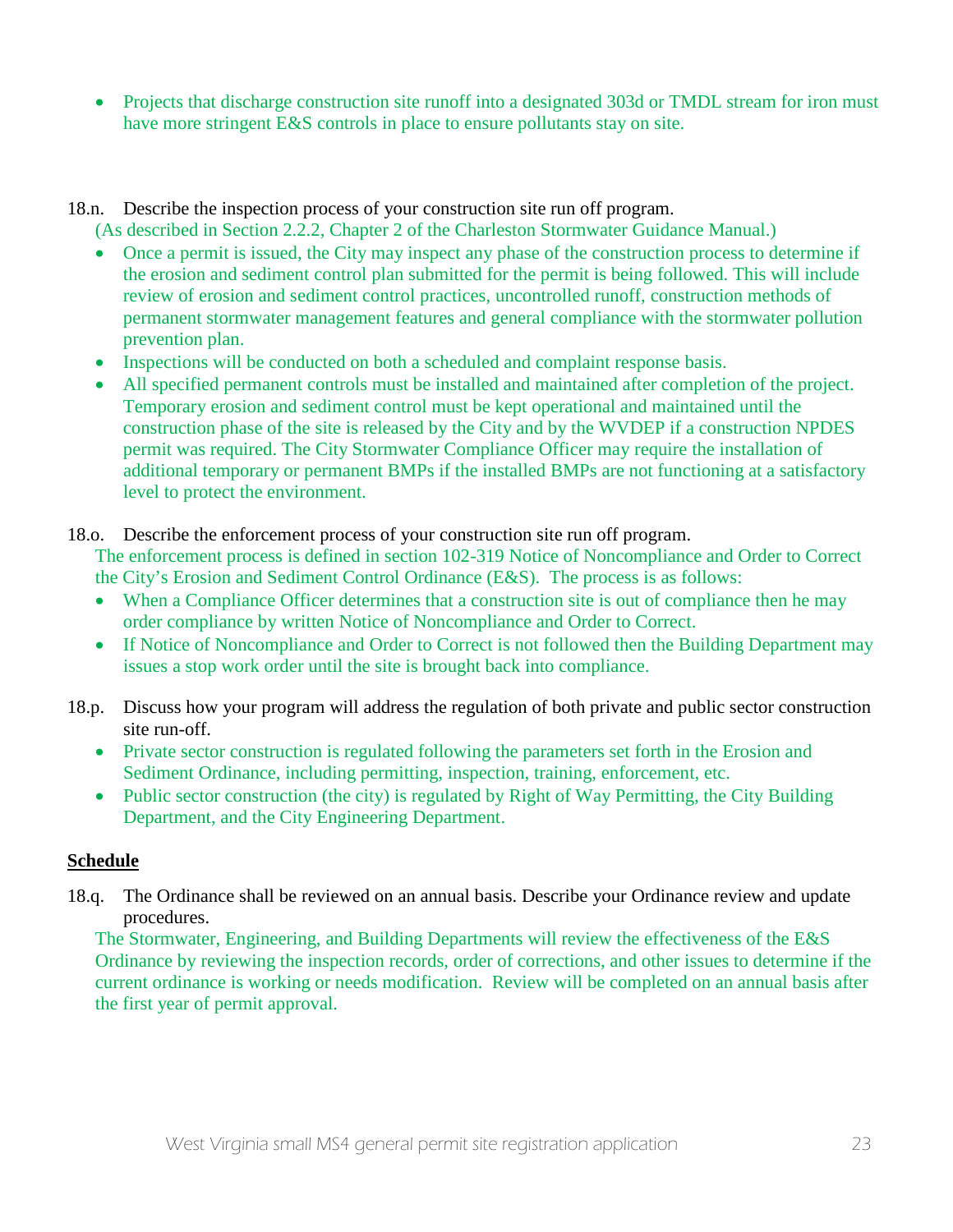18.r. If your Ordinance does not contain the standards required by the permit, provide a schedule for implementation and measureable goals for getting these components into your Ordinance. Include a mid-point and full implementation date.

N/A

### **Measurable Goals**

18.s. List and fully describe your measurable goal(s) for this minimum control measure.

- Ensure that erosion and sediment controls are designed into new and reconstruction projects that meet the 5,000/1,000 sq. ft. criteria.
- Maintain and keep an effective inspection schedule of all qualifying worksites.
- Implement the enforcement strategy laid out in the E&S Ordinance.
- Training of municipal inspectors, contractors, engineers, landscapers, and architects.

# **Tracking**

- . 18.t. Describe your plan for tracking activities associated with this minimum control measure.
	- The Building Department maintains copies of building permits on file including the erosion and sediment components of the application.
	- Compliance Officers inspect sites using site inspection forms. Copies of these forms will be maintained at the Charleston Building and Stormwater Departments.
	- Compliance Officers maintain records of any enforcement actions and give a copy to the Stormwater Department.

# **Evaluation**

- 18.u. Explain how you plan to gauge the effectiveness of your Construction Site Run-off Control program. Effectiveness of the program is gauged by:
	- The number of completed Erosion and Sediment sections in the building permits.
	- Tracking the number of site inspections made by Compliance Officers.
	- Review of site inspections for effective identification and correction of related Erosion and Sediment issues.
	- Interviewing Compliance Officers to gauge understanding of Stormwater Program.
	- Review individual components for opportunities for improvement.
	- Track the number of trainings conducted and the amount of attendance.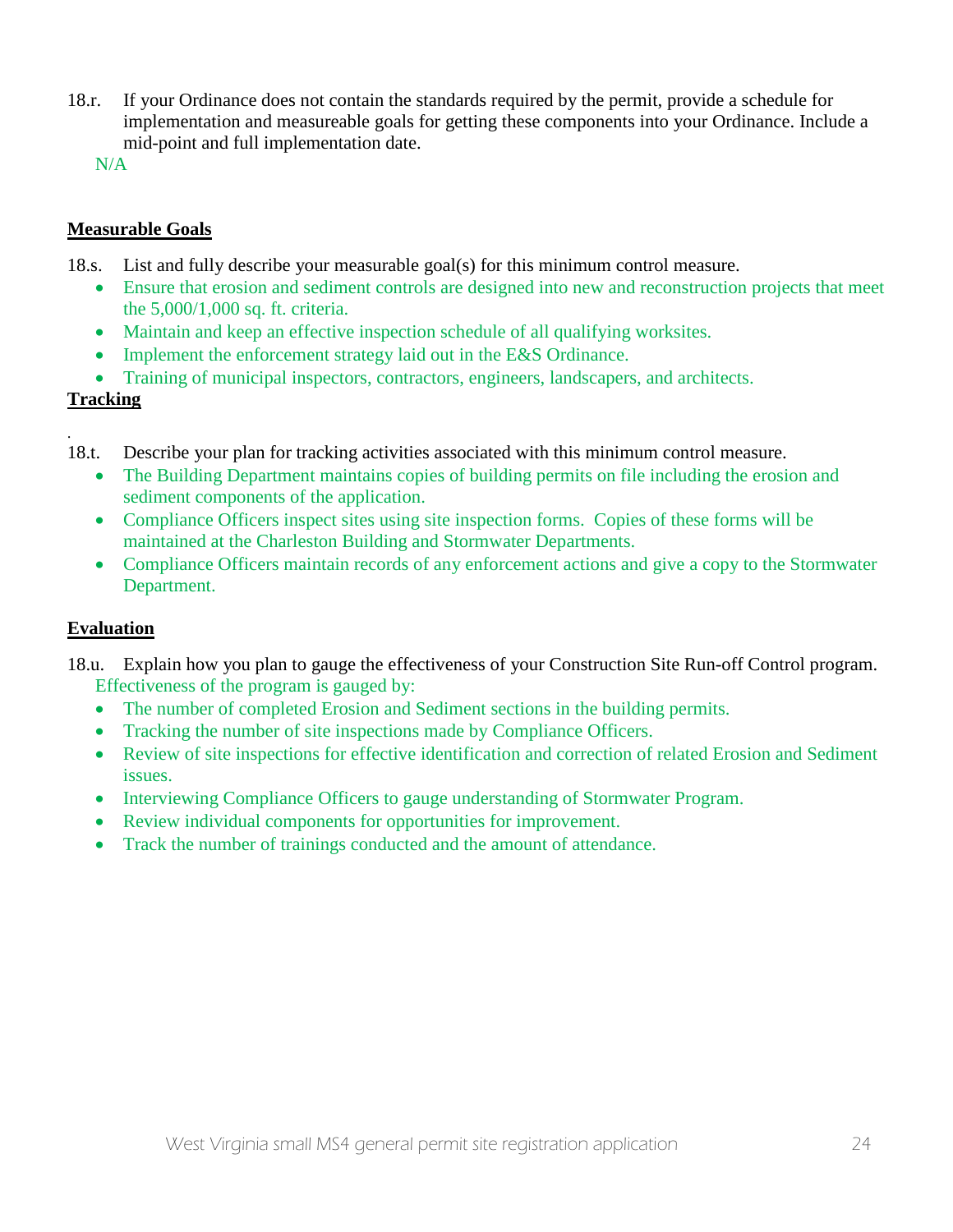# **Controlling Run-off from New Development and Redevelopment – MCM #5**

#### **Responsible Person(s):**

Identify the responsible person(s) for implementing this MCM. There may be more than one person or department responsible for various portions of this control measure, If so, discuss.

- 19.a. Name: Stephen Birurakis, Greg Robinson, Lee Ann Grogg, Tom Gillespie
- 19.b. Title: Stormwater Manager, Stormwater Permit Compliance Specialist, MS4 Coordinator, Inspector
- 19.c. Department: Engineering/Stormwater
- 19.d. Address: 114 Dickinson Street, Charleston, WV 25301
- 19.e. Phone number: 304-348-8106
- 19.f. Email address: [stephen.birurakis@cityofcharleston.org,](mailto:stephen.birurakis@cityofcharleston.org) [greg.robinson@cityofcharleston.org,](mailto:greg.robinson@cityofcharleston.org)
- [leeann.grogg@cityofcharleston.org,](mailto:leeann.grogg@cityofcharleston.org) [tom.gillespie@cityofcharleston.org](mailto:tom.gillespie@cityofcharleston.org)
- 19.g. Is another entity sharing responsibility for this MCM? If so, who? Yes, other departments within the City. The Departments and Department Heads are as follows: Building Commission: Tony Harmon 304-348-6833 Engineering: Chris Knox 304-348-8106 Construction: George Farley 304-561-5030 Parks and Recreation: John Charnock 304-348-6860 Planning: Dan Vriendt 304-348-8105 Public Works: Gary Taylor 304-348-6850 Public Grounds: Mike Davis (interim) 304-348-6458 Street Department: Bill Tate 304-348-6850 Spring Hill Cemetery: Perry Cox 304-348-8010

### **Control Objectives & BMPs**

19.h. State your overall objective for this MCM.

To improve water quality by instituting watershed protection elements that manage new development and re-development runoff.

### **MCM Components**

#### *Watershed Protection Elements*

19.i. Have you incorporated the six watershed protection elements into your subdivision ordinance or equivalent document? Name the document(s) where each element is found  $\&$  give the review date for the document. \* If there is no review, describe how you will incorporate the element into your document(s).

Yes, the City of Charleston's Subdivision Ordinance references the Stormwater Management Guidance Manual as the living document for watershed protection elements.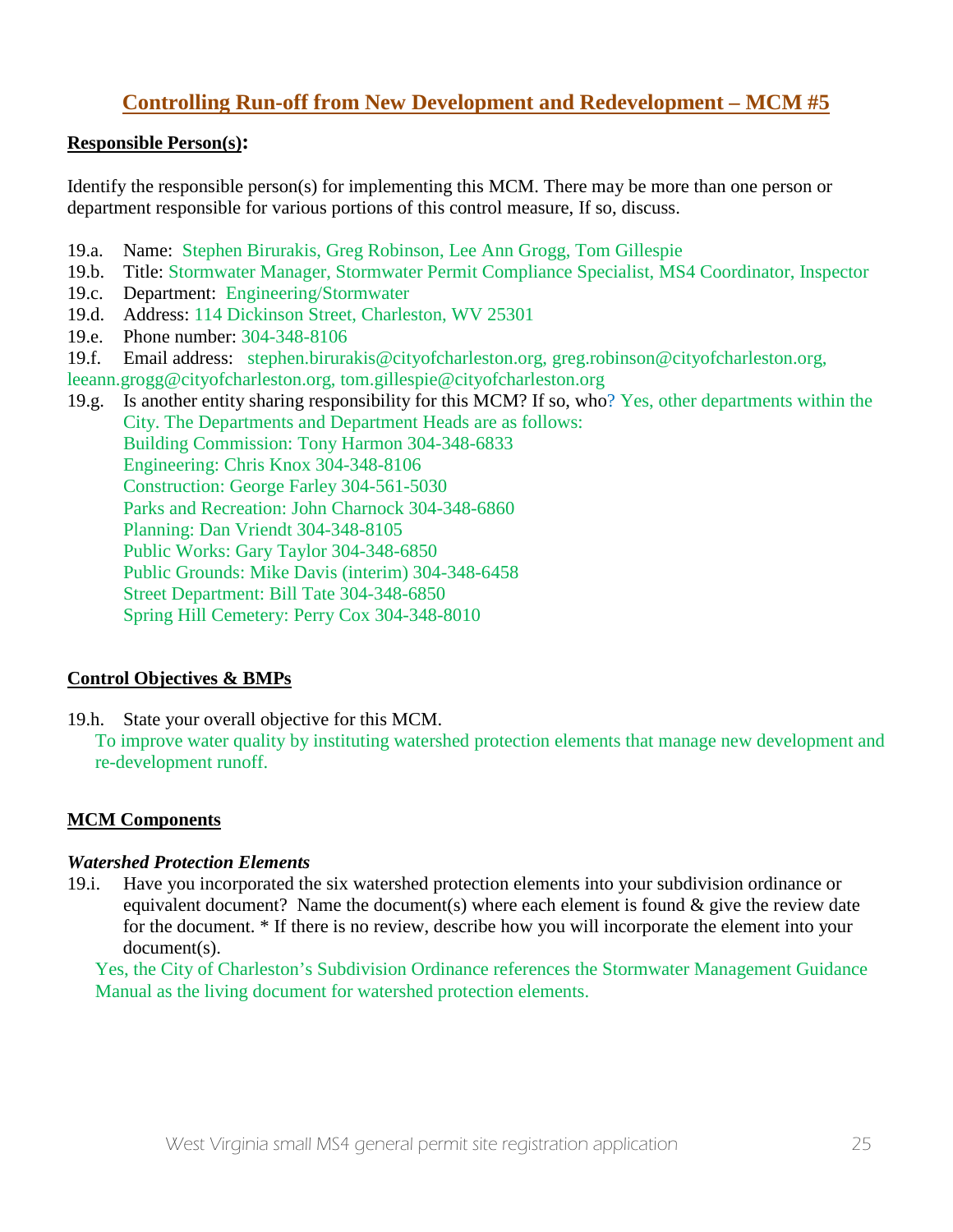| <b>Watershed Protection Elements</b>          | Name of document that contains the element   | <i><b>*Review Date</b></i> |
|-----------------------------------------------|----------------------------------------------|----------------------------|
| 1. Minimizing impervious<br>surfaces          | <b>Stormwater Management Guidance Manual</b> | Annually                   |
| 2. Preserving ecologically<br>sensitive areas | <b>Stormwater Management Guidance Manual</b> | Annually                   |
| 3. Reducing thermal impacts                   | <b>Stormwater Management Guidance Manual</b> | Annually                   |
| 4. Reducing or avoiding<br>hydromodification  | <b>Stormwater Management Guidance Manual</b> | Annually                   |
| 5. Tree protection                            | <b>Stormwater Management Guidance Manual</b> | Annually                   |
| 6. Protection of native soils,                |                                              |                            |
| prevention of compaction of                   | <b>Stormwater Management Guidance Manual</b> | Annually                   |
| soils                                         |                                              |                            |

19.j. List your quantifiable objectives for each watershed protection element, including time frames to achieve them.

The Charleston Stormwater guidance manual has guidelines concerning each of the watershed protection elements.

- Through education the city will encourage commercial development to decrease the impervious surface through the use of LID design ideas such as alternative cul-de-sacs, pervious paving for overflow parking, etc.
- Protect natural stream banks and riparian areas by limiting construction to a minimum of 50 feet from stream.
- Reduced thermal impacts by slowing down stormwater runoff by using LID practices.
- Reduce hydromodification by protecting existing trees and minimizing parking lot runoff of untreated stormwater in new and redesigned projects.
- Protect existing trees by identifying them in the design phase in taking protective measures during construction.
- Educating designers and contractors on protection of native soils and prevention.

19.k. State and describe your BMPs. Indicate if any BMPs are part of your existing program.

- Continue to implement measures to encourage and expand the use of Low Impact Development (LID) in new and redevelopment.
- Ensure adequate Operation and Maintenance of all post-construction stormwater management BMPs installed at all qualifying development or redevelopment projects by the end of the permit cycle (including those owned or operated by the City).
- The City shall continue to implement and enforce the Stormwater Management Guidance Manual and provide technical guidance and training seminars on LID to developers, planners, engineers, and/or contractors.
- Continue inspection of construction projects to ensure increased and uncontaminated groundwater recharge.
- The City shall implement a system designed to track stormwater management practices installed at new development and redevelopment projects by the end of the first year of the new permit cycle.
- The City shall use ordinances and maintenance agreements imbedded in the neighborhood association agreements, homeowners' association agreements, or covenants for enforcement and follow up responses for unmaintained stormwater.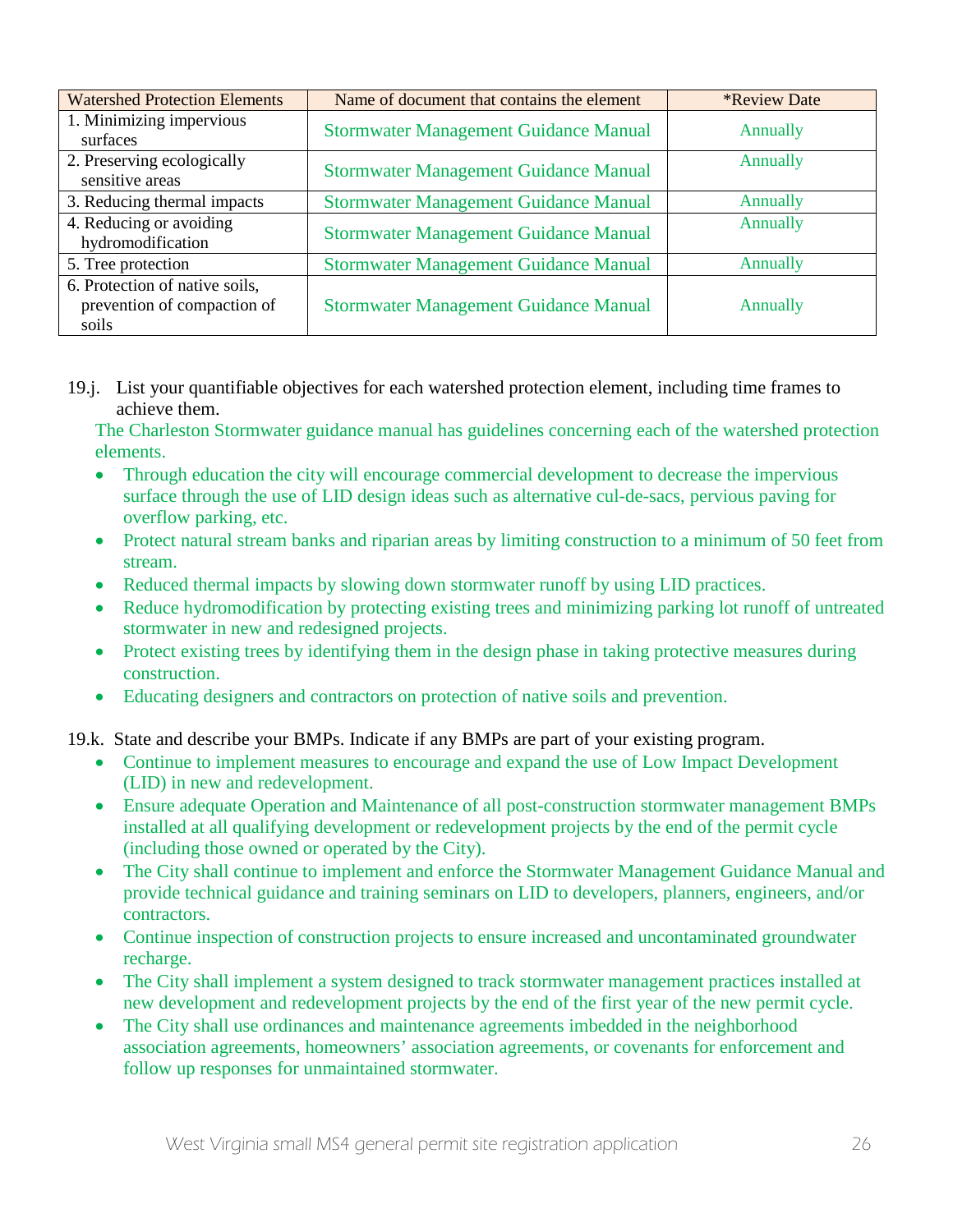### *Site Design Standards*

19.l. Do you have an ordinance or other enforcement mechanism for the required site design standards? If not, what is your schedule of implementation? Include mid-term and full implementation dates for Ordinance review and enactment.

Yes

Subdivision ordinance is in place for enforcement.

The ordinance references the Charleston Stormwater Management Guidance Manual for specific site design requirements.

19.m. Does your Ordinance have provisions for reducing pollutant loadings for stormwater discharges from Hot Spots? If the project is a potential hot spot and cannot meet water quality treatment with on-site controls, are there provisions for proper disposal of stormwater discharges at a treatment/disposal facility? Why

No.

Hotspot sites will not be subject to stormwater runoff by design (fueling stations will be under roof to prevent stormwater contamination). If a situation arises where it may be subject to Stormwater runoff then the Hotspots are required to be treated by an oil water separator before discharge.

19.n. Do you know where drinking water source protection areas are located within your MS4 watershed? Describe how this information will be kept confidential, and made available to WVDEP only when requested.

Yes.

The drinking water source in the City of Charleston is generally public knowledge and is independently owned and operated. Requests to us for information on the drinking water source are directed to West Virginia American Water Company.

19.o. Describe your program for reducing impervious surfaces.

Impervious surface reduction is part of the Low Impact Development section of the Charleston Stormwater Management Guidance Manual. New and redevelopment will be directed to incorporate as many of these practices as feasible:

- Reduction of paved surfaces (cul-de-sac design, narrowing of streets, etc.).
- The use of pervious paving materials (overflow parking and sidewalk design, etc.).
- Consideration of multiple story structure design (smaller footprint).
- Introduction of green roofs.

19.p. If you choose mitigation/payment in lieu for those projects that cannot implement the one inch runoff reduction requirements, please provide a time frame for creating an inventory of appropriate mitigation projects, and your process to develop standards to value, evaluate, and track transactions.

(Note: WVDEP has plans to create standard criteria and guidance material to assist MS4's in developing a mitigation and payment in lieu program. If your MS4 does not already have a mitigation or payment in lieu program – make a statement in the SWMP that you do not have one. If you want to use what WVDEP develops, then make a statement to that effect. If you are planning to develop your own mitigation and payment in lieu program, then your SWMP has to include a time frame for development of this program.)

At this time the city has no option for mitigation in lieu. The City may utilize what the WVDEP develops if applicable.

West Virginia small MS4 general permit site registration application 27 19.q. Describe the planning process for new development and redevelopment projects in your MS4.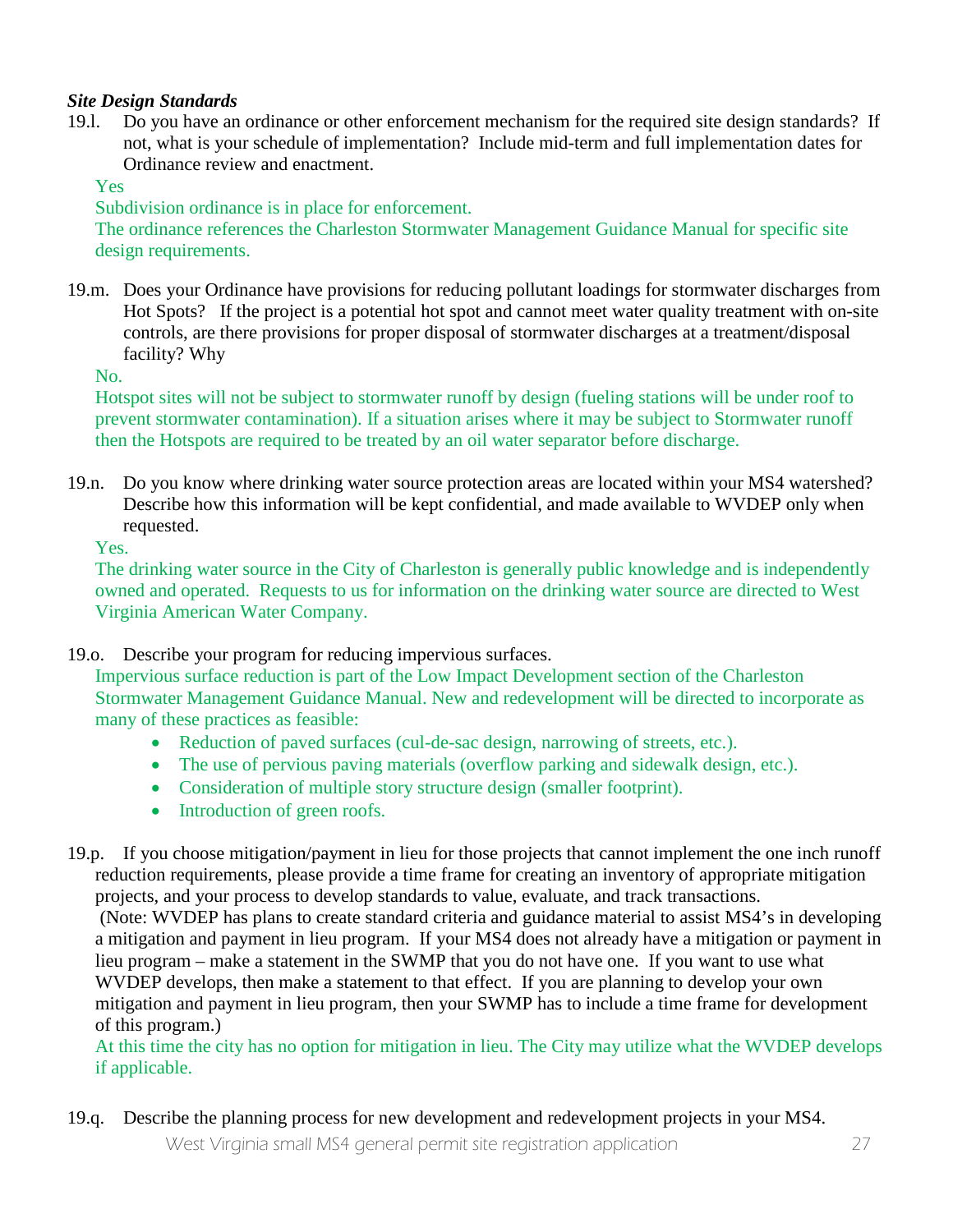An individual or company looking to develop or redevelop a site one acre or greater is instructed to submit a building site plan along with a building application to the building department. The building department will then forwarded to planning department, Engineering/Stormwater department, fire department, traffic engineering, and CSB for review and approval. Each department will respond with comments for change or approval. Once all departments approve the application then a building permit is issued. Guidelines from the Charleston Stormwater Guidance Manual may be utilized to draft and review planning options pertaining to stormwater runoff.

- 19.r. Describe your plan review and approval process for new development and redevelopment projects.
	- Subdivisions are to be submitted and reviewed by the City Planning Department and approved by the Charleston Planning Commission.
	- Commercial and residential construction must be reviewed and approved by multiple City Departments prior to the issuance of a building permit.
	- Chapter 2 of the Charleston Stormwater Guidance Manual provides procedures for the approval process, including:
		- o Defining Land Disturbance
		- o Regulatory Jurisdiction Physical Limits
		- o Stormwater Review and Permitting Process
		- o Technical Review Process
		- o Inspections
		- o Operations and Maintenance Agreement
		- o Record Drawings- "As Builts"
		- o Developing Stormwater Management Plan
		- o Conceptual Review
		- o Erosion and Sediment Control
		- o Post-Construction Stormwater Management
		- o Specific Design Consideration
		- o Watershed Specific Requirements
		- o Public Health and Safety Consideration

19.s. Describe your maintenance procedures for structural stormwater control practices including a detailed discussion about maintenance agreements & your ability to enforce them.

- Chapter 6 of the Charleston Stormwater Guidance Manual has details on maintenance for post construction infrastructure. The guidelines are specific for each type of infrastructure and provide a list of maintenance activities, BMPs, and a schedule for each BMP.
- Section 2.2.6 "Operation and Maintenance" of the Charleston Stormwater Guidance Manual states: "Stormwater management features must be properly operated and maintained in perpetuity, unless otherwise agreed to in writing by the City. In the event a property owner fails to operate or maintain these structures after adequate notice, the City may perform this work and invoice the property owner for the cost of these services. Failure to pay these costs will result in liens being attached to the property."

Maintenance will include, but is not limited to:

- o Cleaning and repair of culverts, storm sewers, pond risers, spillways and inlets.
- o Removal of sediments and trash from ponds, rain gardens, infiltration areas, buffer strips, etc.
- o Reseeding, mulching and replacement of plant and vegetative material.
- o Cleaning of filters, pervious pavements, oil/water separators, etc.
- o Other items as required.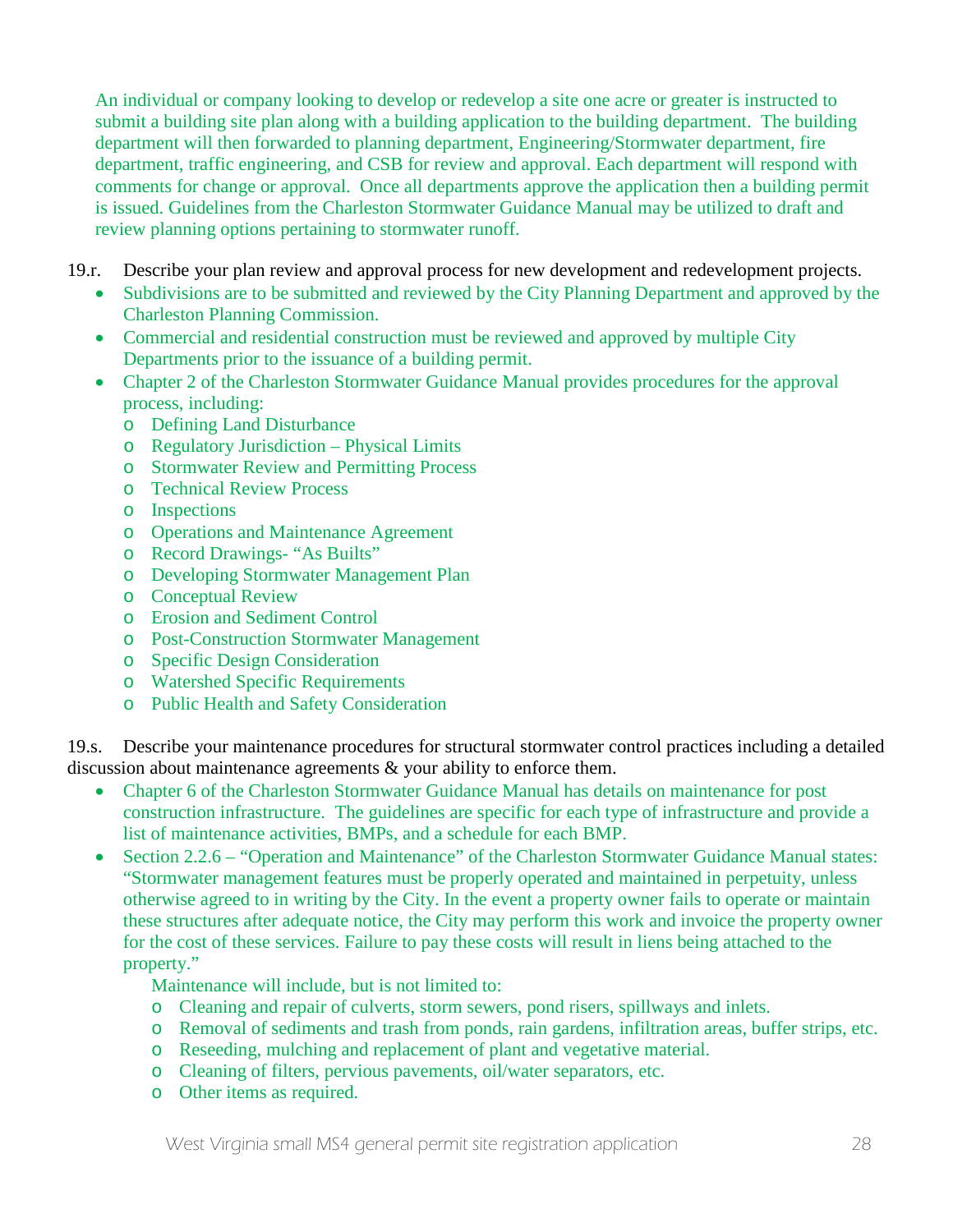- 19.t. Describe your method of inventory and tracking of stormwater control practices for this MCM. The City will utilize approved project site plans, "as-built mapping," and GIS to track and inventory stormwater control structures. This is an ongoing process that is updated when a new structure is constructed.
- 19.u. Describe your inspection protocol for ensuring stormwater control BMPs/practices function as designed and constructed: How many per year? How often?

Inspections of stormwater control BMP'S are performed during construction to ensure compliance with design. Inspections will be performed once during the permit cycle after the installation of the controls. The inspector will complete task using the BMP inspection form which includes:

- Facility type
- Date and Time of inspection
- Name and signature of inspector
- Weather conditions
- Project name and address including GIS location
- Management practice ownership information
- Condition of BMP
- Repair and/or maintenance requirements than owner needs to address (including any violations)
- Photo documented, etc.
- 19.v. Does your MS4 have requirements for street design, parking, and parking lots? If so, which departments regulate this?

Yes, review by Planning and Engineering Departments.

# **Schedule**

- 19.w. Describe how and when you will implement each component of this minimum control measure. Include mid-point and full implementation dates for Ordinance revisions, implementation of plan review and approval, inspection and enforcement procedures, and for developing/acquiring and using a tracking system.
	- All components of the minimum control measures exist in the Charleston Stormwater Guidance Manual and the city uses these guidelines for implementation.
	- The Building Department has received the updated building permit process and is currently implementing it. This includes the review and approval, inspection, enforcement, and documentation.
	- Oualifying new and reconstruction sites that are within the City's requirement of 5,000/1,000 s.f. are reviewed for potential stormwater BMPs.
	- New and reconstruction projects over 1 acre are reviewed by the Engineering and Stormwater Departments to ensure that they meet the permit requirements.
	- Ordinance has been ratified and is in practice and it will be reviewed by the end of the permit cycle.

# **Measurable Goals**

19.x. List and describe your measurable goals for this MCM.

Encourage the use of green infrastructure and stormwater controls into new & redevelopment sites one acre or greater will be measured by increase of installed LID elements. The goal is at least one new LID control measure per year during the permit cycle.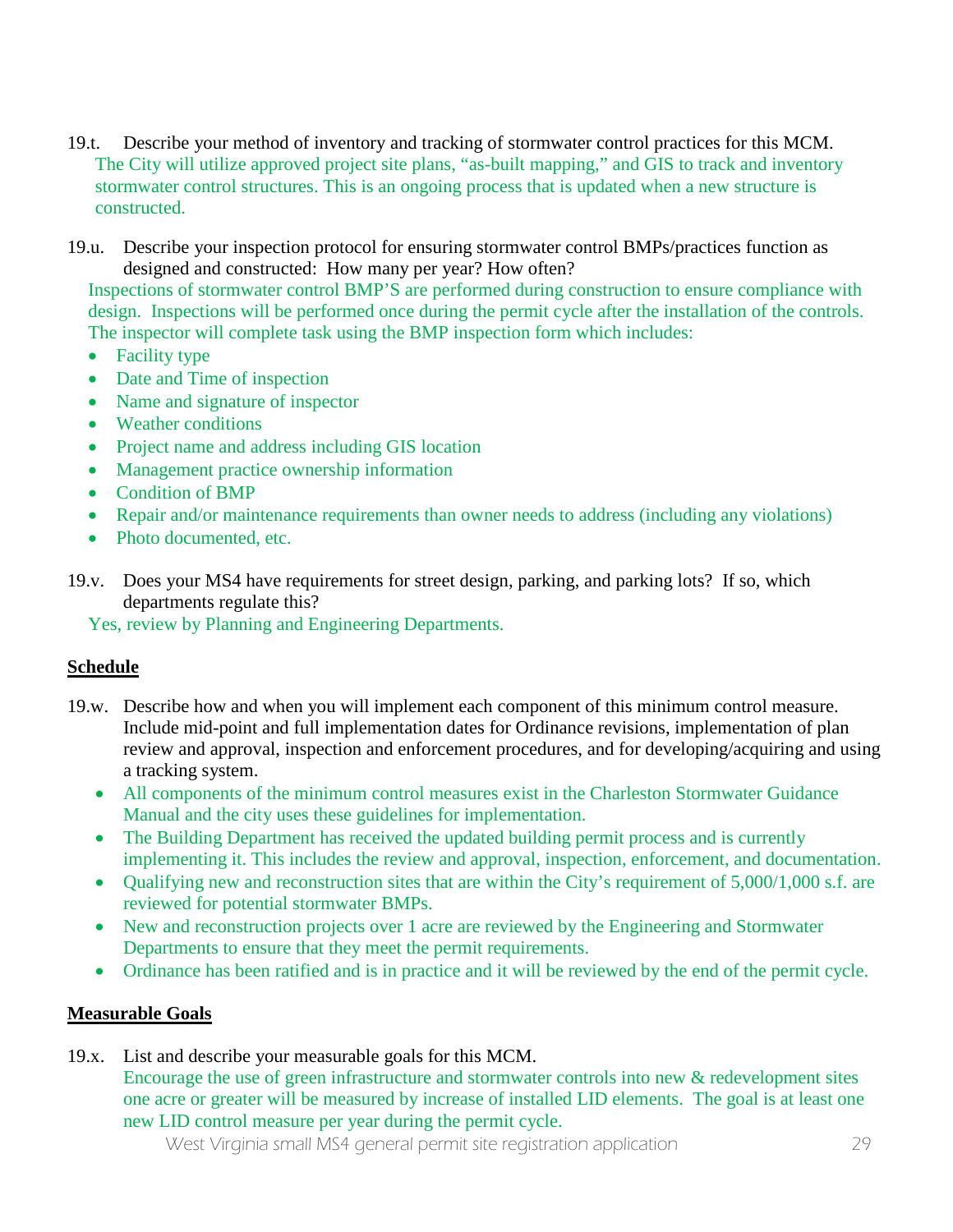- Inspect post construction facilities for groundwater recharge and contact responsible parties for correction of potential failures.
- Verify that the Charleston Stormwater Management Guidance Manual is properly implemented and that the guideline and suggestions are being implemented. This is done by making it available to the public, both in hard copy and in printable form located on the Charleston Stormwater website.
- Complete the tracking system to inventory and document post construction locations as they are constructed, track maintenance agreements and schedules to ensure compliance.
- Review of ordinance by end of the permit cycle for adequate maintenance agreement policies and enforcement.

# **Evaluation**

- 19.y. Describe how you plan to gauge the effectiveness of your program for this MCM.
	- Effectiveness will be measured by reaching or exceeding the goal of at least one new LID control measure per year on a new and re-development projects one acre or greater.
	- Effectiveness of the inspection of post construction structures will be measured by the prevention and elimination of any issues that may cause groundwater contamination.
	- Effectiveness of the Charleston Stormwater Management Guidance Manual will be measured by the number of copies downloaded from the website and the number of attendees at training programs that include said Guidance Manual.
	- Effectiveness of the LID tracking system is gauged by annually reviewing the cataloging of all existing LID sites.
	- Effectiveness of the ordinance will be gauged by an annual review and updating the policies that are identified as inept or ineffective.

# **Pollution Prevention/Good Housekeeping for Municipal Operations- MCM #6**

### **Responsible Person(s):**

- Identify the responsible person(s) for implementing this MCM. There may be more than one person or different departments responsible for various projects. If so, discuss.
- 20.a. Name: Stephen Birurakis, Greg Robinson, Lee Ann Grogg, Tom Gillespie
- 20.b. Title: Stormwater Manager, Stormwater Permit Compliance Specialist, MS4 Coordinator, Inspector
- 20.c. Department: Engineering/Stormwater
- 20.d. Address:114 Dickinson Street, Charleston, WV 25301
- 20.e. Phone number: 304-348-8106
- 20.f. Email address: [stephen.birurakis@cityofcharleston.org,](mailto:stephen.birurakis@cityofcharleston.org) [greg.robinson@cityofcharleston.org,](mailto:greg.robinson@cityofcharleston.org)

[leeann.grogg@cityofcharleston.org,](mailto:leeann.grogg@cityofcharleston.org) [tom.gillespie@cityofcharleston.org](mailto:tom.gillespie@cityofcharleston.org)

20.g. Is another entity sharing responsibility for this MCM? If so, who? Yes, other departments within the City. The Departments and Department Heads are as follows: Building Commission: Tony Harmon 304-348-6833 Building Maintenance: Clarence Terry 304-389-2748 Civic Center: John Robertson 304-345-1500 Engineering: Chris Knox 304-348-8106 Construction: George Farley 304-561-5030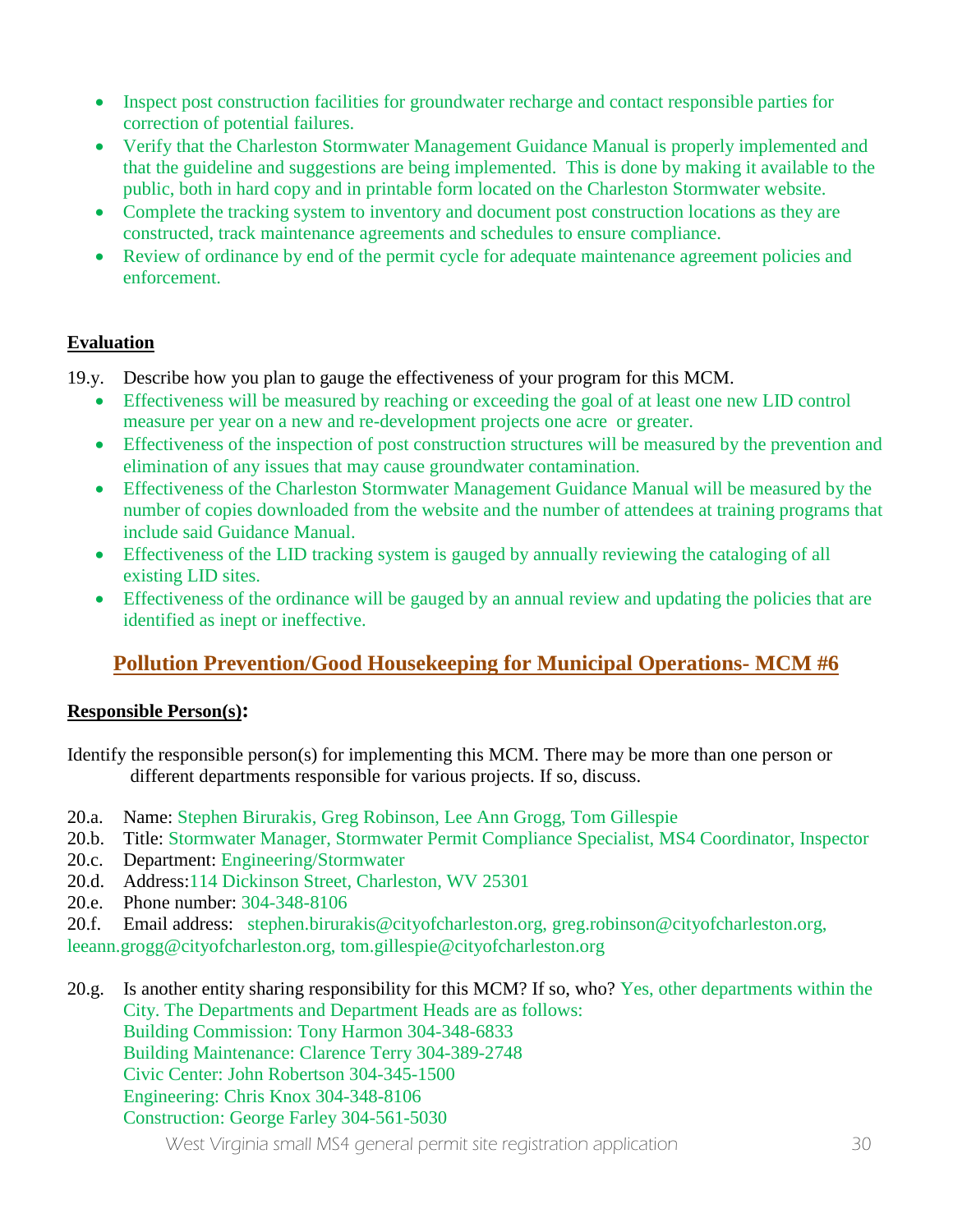Fire Department: Chief Scott Shaffer 304-348-8137 Homeland Security – Emergency Management: Grant Gunnoe 304-348-8130 Human Resources: Charlie Thompson 304-348-8015 Parking System: Mary Jarrell 304-348-1090 Parks and Recreation: John Charnock 304-348-6860 Planning: Dan Vriendt 304-348-8105 Public Works: Gary Taylor 304-348-6850 Equipment Maintenance: Linda Walker 304-348-6456 Public Grounds: Mike Davis (interim) 304-348-6458 Refuse: John Shannon 304-348-6831 Sign Shop: Michael Shrader 304-348-8096 Street Department: Bill Tate 304-348-6850 Spring Hill Cemetery: Perry Cox 304-348-8010

### **Control Objectives & BMPs**

- 20.h. State your overall objective for this MCM. To improve water quality by training and implementing Best Management Practices at the City's municipal facilities.
- 20.i. State and describe your BMPs. Indicate if any BMPs are part of your existing program.
	- Continued implementation of the Standard Operation Procedures (SOP) program at municipal facilities to prevent or reduce polluted runoff. Each facility has a binder with SOP's and inspections forms and is required to perform regular stormwater inspections of their facilities.
	- Continue preventing or reducing stormwater pollutants through the implementation of the City's municipal stormwater training program which teaches; how to identify potential and report stormwater pollutants, how to contain and clean spills, how to foster environmentally friendly work habits. This program targets appropriate municipal employees who have the potential to affect stormwater runoff.
	- Continue to train new employees within 3 months of the hire date that have a direct impact on stormwater pollution prevention.
	- Continue the monitoring and sampling of municipal industrial sites that are considered potential stormwater pollutant locations. Review sampling and practice good housekeeping to reduce pollutants at these sites.

### **MCM Components**

20.j. List the municipal facilities and their locations owned by your MS4.

| <b>FACILITY LOCATION</b>  | <b>FACILITY ADDRESS</b> | LATITUDE/LONGITUDE | <b>FACILITY TYPE</b> |  |
|---------------------------|-------------------------|--------------------|----------------------|--|
| <b>Public Works Dept.</b> | 1100 Pennsylvania Ave.  | 38.3591 / -81.6307 | <b>OTHER</b>         |  |

#### The following is the Municipal owned "Industrial Facility"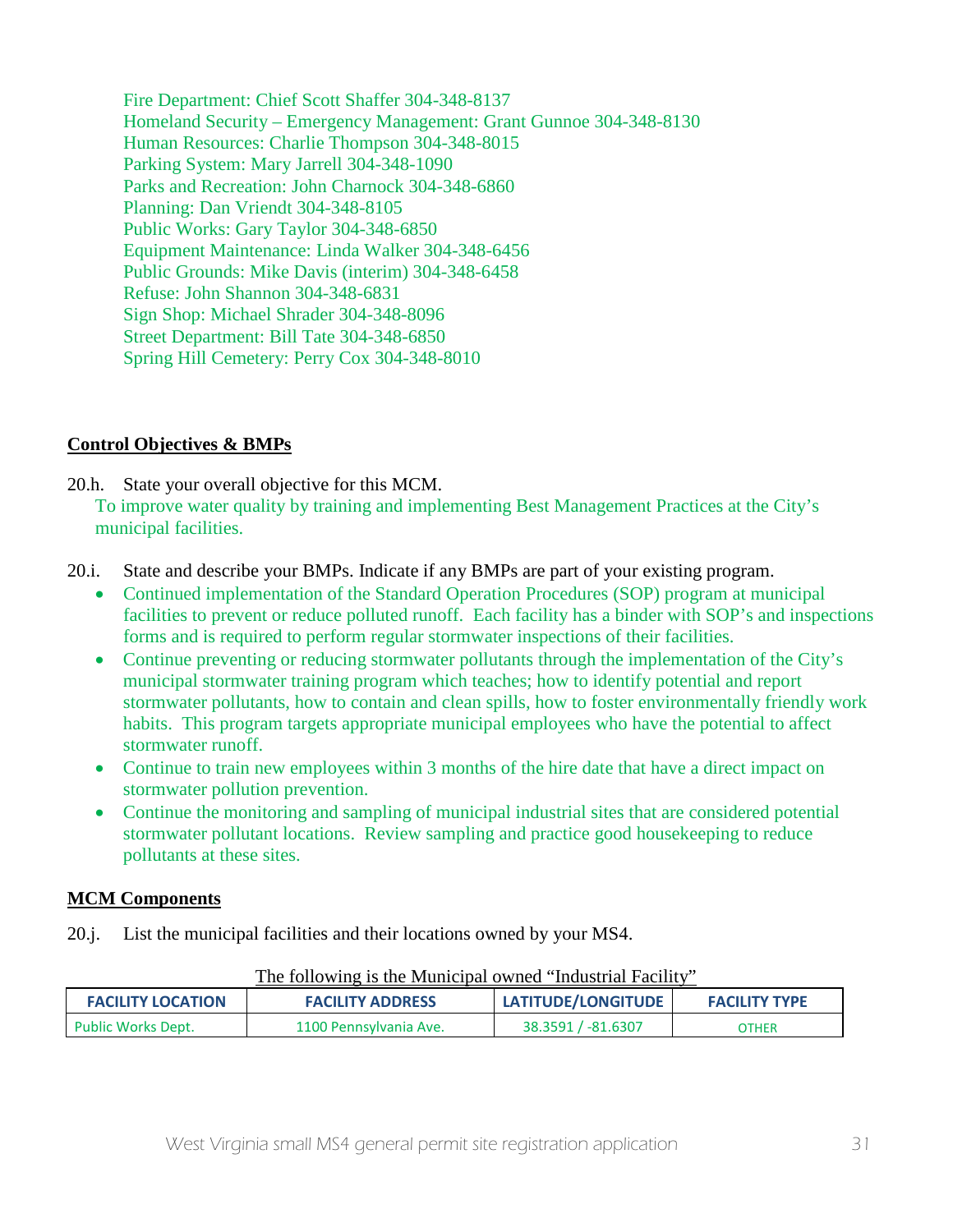| <b>FACILITY LOCATION</b>              | <b>FACILITY ADDRESS</b>             | LATITUDE/LONGITUDE | <b>FACILITY TYPE</b>    |
|---------------------------------------|-------------------------------------|--------------------|-------------------------|
| <b>Spring Hill Cemetery</b>           | 1555 Farnsworth Dr.                 | 38.3514 / -81.6128 | <b>CEMETERY</b>         |
| <b>Chandler Neighborhood Center</b>   | 2000 Arnold Dr.                     | 38.3789 / -81.6464 | <b>COMMUNITY CENTER</b> |
| <b>King Center</b>                    | 314 Donnally St.                    | 38.3563 / -81.6326 | <b>COMMUNITY CENTER</b> |
| <b>Roosevelt Rec Center</b>           | 502 Ruffner Ave.                    | 38.3446 / -81.6216 | <b>COMMUNITY CENTER</b> |
| <b>Civic Center Building</b>          | 200 Civic Center Dr.                | 38.3559 / -81.6400 | <b>COMMUNITY CENTER</b> |
| Vandalia Neighborhood Center          | 611 Clifton Rd.                     | 38.3608 / -81.6701 | <b>COMMUNITY CENTER</b> |
| Kanawha City Rec Center               | 3511 Veneble Ave.                   | 38.3265 / -81.5973 | <b>COMMUNITY CENTER</b> |
| North Charleston Rec Center           | 2009 7th Ave.                       | 38.3735 / -81.6713 | <b>COMMUNITY CENTER</b> |
| Fire Station #1                       | 300 Morris St.                      | 38.3459 / -81.6270 | <b>FIRE STATION</b>     |
| Fire Station #2                       | 808 Virginia St. W,                 | 38.3671 / -81.6523 | <b>FIRE STATION</b>     |
| Fire Station #3                       | 822 Oakwood Rd.                     | 38.3435 / -81.6594 | <b>FIRE STATION</b>     |
| Fire Station #4                       | 1810 Oakridge Dr.                   | 38.3464 / -81.6042 | <b>FIRE STATION</b>     |
| <b>Fire Station #5</b>                | 918 Bridge Rd.                      | 38.3413 / -81.6422 | <b>FIRE STATION</b>     |
| <b>Fire Station #6</b>                | 5008 MacCorkle Ave                  | 38.3190 / -81.5768 | <b>FIRE STATION</b>     |
| Fire Station #7                       | 128 Cora St., Charleston            | 38.3641 / -81.6150 | <b>FIRE STATION</b>     |
| <b>Fire Station #8</b>                | 208 Copenhaver Dr                   | 38.3782 / -81.6631 | <b>FIRE STATION</b>     |
| <b>Old Fire Station</b>               | 2184 Sugar Creek Dr.                | 38.3846 / -81.6563 | <b>FIRE STATION</b>     |
| <b>Old Fire Station</b>               | 506 26th St.                        | 38.3758 / -81.6769 | <b>FIRE STATION</b>     |
| <b>Fire Station Training Facility</b> | 115 Lee St.                         | 38.3597 / -81.6423 | <b>FIRE STATION</b>     |
| <b>Public Grounds / Sign Shop</b>     | 2 Twilight Dr.                      | 38.3591 / -81.6307 | <b>OTHER</b>            |
| <b>Signal Shop</b>                    | 1 Twilight Dr.                      | 38.3576 / -81.6214 | <b>OTHER</b>            |
| <b>Salt Storage Pile</b>              | <b>Under Interstate at Donnally</b> | 38.3559 / -81.6317 | <b>OTHER</b>            |
| <b>City Hall Building</b>             | 503 Virginia St.                    | 38.3508 / -81.6385 | <b>OTHER</b>            |
| <b>Copenhaver Park</b>                | 819 Hannah Dr.                      | 38.3795 / -81.6696 | <b>OTHER</b>            |
| <b>Appalachian Power Park</b>         | 601 Morris St.                      | 38.3489 / -81.6250 | <b>PARK</b>             |
| <b>Oakmont Park</b>                   | <b>Spruce and Hazel Street</b>      | 38.3413 / -81.6480 | <b>PARK</b>             |
| <b>Cato Park</b>                      | 200 Baker Lane,                     | 38.3761 / -81.6409 | <b>PARK</b>             |
| Parking Garage #1 CSC                 | 915 Quarrier St                     | 38.3485 / -81.6342 | <b>PARKING GARAGE</b>   |
| Parking Garage #2 Cinema 7            | 600 Washington St. E,               | 38.3527 / -81.6328 | <b>PARKING GARAGE</b>   |
| Parking Garage #3 Greyhound           | Reynolds and Lee St.                | 38.3571 / -81.6398 | <b>PARKING GARAGE</b>   |
| Parking Garage #4 Civic Center        | 1 Civic Center Dr.                  | 38.3558 / -81.6419 | <b>PARKING GARAGE</b>   |
| Parking Garage #5 City Hall           | 503 Virginia St. E,                 | 38.3504 / -81.6382 | <b>PARKING GARAGE</b>   |
| Parking Garage #6                     | 166 Summers St.                     | 38.3507 / -81.6351 | <b>PARKING GARAGE</b>   |

The Follow are Municipal Owned Facilities considered "Non-Industrial"

20.k. Briefly describe your operation and maintenance program for each municipal facility.

• Public Works Department comprised of two locations. First, the maintenance garage and public works offices stormwater drains into a combined sewer or sheet flows off property. Equipment that need repair is parked inside if possible and drain pans are used to collect any leaks. Second, the equipment storage area drains to a storm sewer and is sampled twice a year. Good housekeeping practices are in place. Both locations are inspected for potential stormwater contaminates on a monthly basis.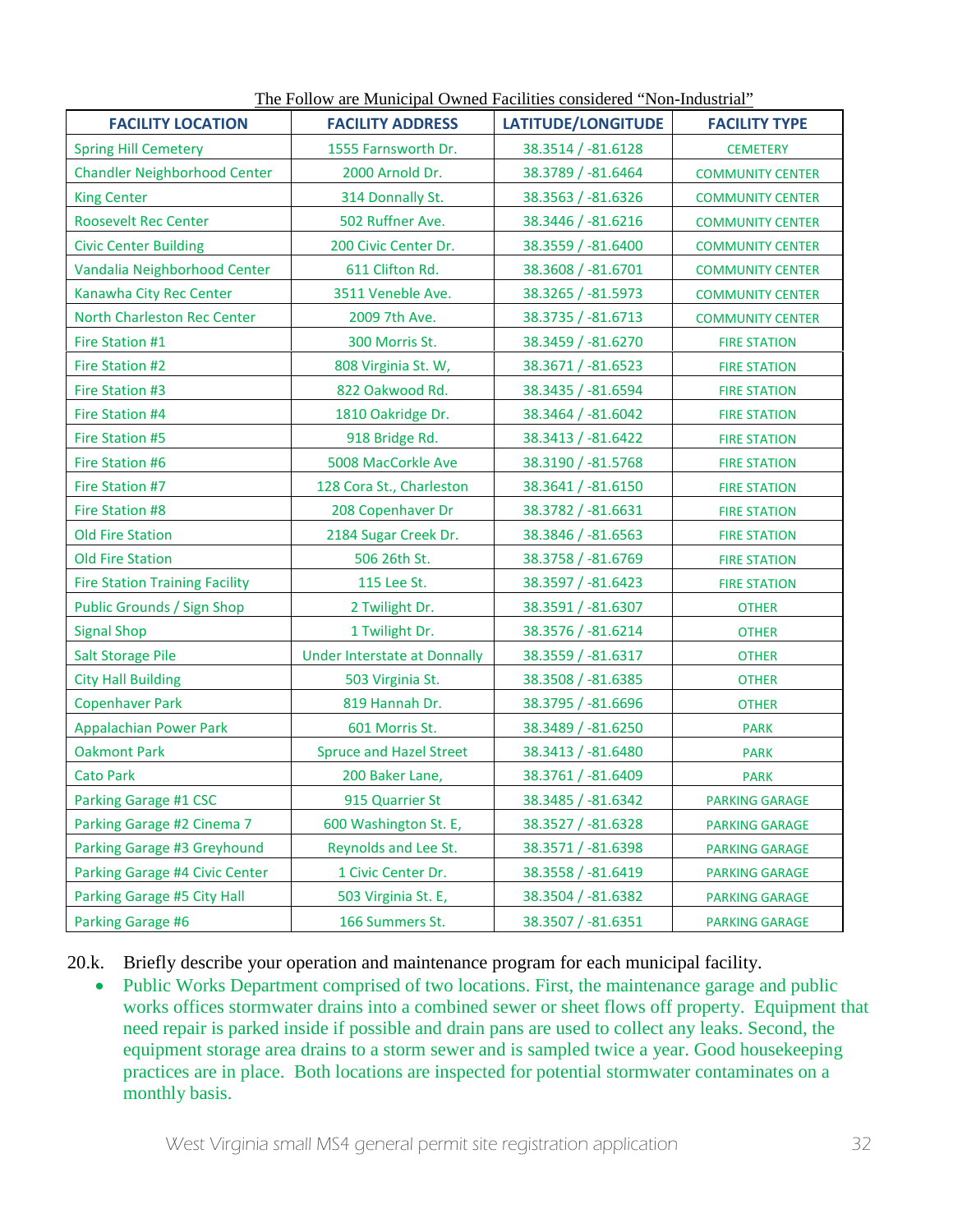20.l. Does each site have a pollution prevention plan? Is there a spill response plan included in the pollution prevention plan? If not, provide a time frame for developing pollution prevention plans at all MS4 owned municipal facilities, including mid-point and full completion dates. Yes, each site does have a SWPPP.

The spill response plan will be included and implemented by the end of the first year after SWMP approval.

- 20.m. Have you identified all the lands owned or operated by your MS4? (Such as parks, road right-ofways, maintenance yards, and water/sewer/stormwater infrastructure.) Yes
- 20.n. Describe your overall pollution control approach policy and procedures for these lands. There is an SOP for each of the identified City owned parks, fire stations, parking facilities, and maintenance yards. The SOP guidelines that cover items such as:
	- Dumpsters/garbage storage/outdoor trash containers.
	- Vehicle and equipment storage, and maintenance.
	- Vehicle and equipment washing areas.
	- Vehicle and equipment fueling areas.
	- Materials and salt storage.
	- Road, parking lot, right-of-way and grounds maintenance.
	- Fertilizer, herbicide & pesticide application.

Each guideline has a training, procedures/practices, inspection and record keeping component.

- 20.o. Describe your training program including your target employees, and how often training occurs.
	- Currently the City's training program incorporates videos and PowerPoint presentations that target specific municipal personnel that have a direct impact on prevent polluted runoff including, street department, parks and recreation, public grounds, engineering, inspectors and trash collection. This training is held annually.
	- Our goal is to provide enhanced training through smaller groups. We will implement stormwater training of new hires in the above categories within three months of hire date.
- 20.p. For any industrial facilities owned or operated by your MS4, list each facilities registration number under the WV NPDES General Permit for Storm Water Discharges Associated with Industrial Activities or the individual WV NPDES permit number. If your industrial facilities are not covered under another NPDES permit, you must will prompted to provide additional information below. None

The Charleston Sanitary Board, permit number, WV0023205 is legally separated and not owned or operated by the City of Charleston.

### **Schedule**

- 20.q. Describe how and when you will implement each component of your program for this minimum control measure. Include mid-point and full implementation dates.
	- The SOP program is in the process of implemented; each facility will have a binder with Standard Operation Procedures and inspections forms. It is underway with completion by end of first year of permit approval.
	- The municipal training program is implemented with plans to introduce training to individual facilities within the first year of permit approval.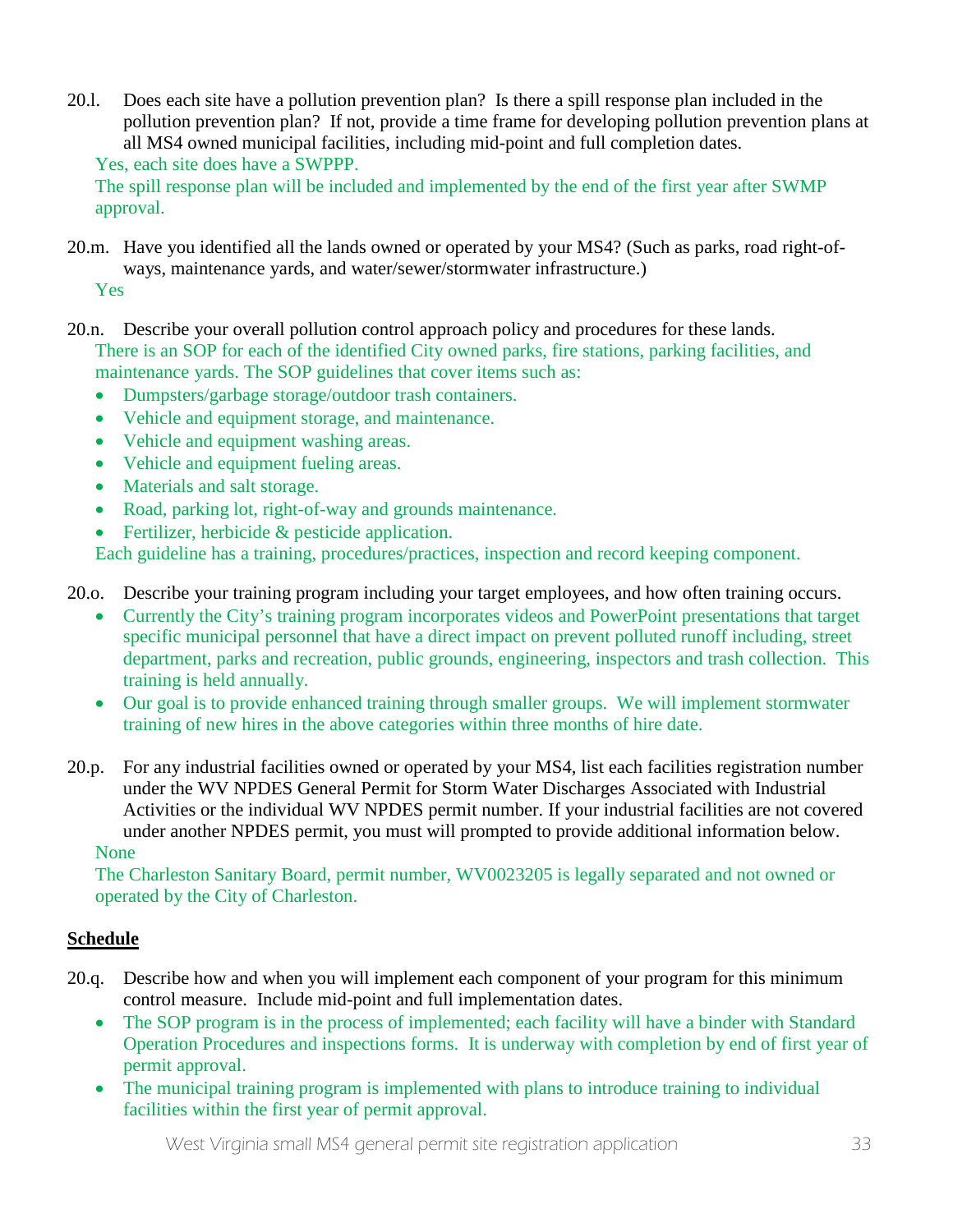- Stormwater training for new hires will also be implemented within the first year of permit approval.
- The sampling protocol is implemented.
- 20.r. Describe the inspection schedule for ensuring municipal facilities are in compliance with pollution prevention plans.

Each facility has an SOP binder that includes inspection forms and timeframes for inspections. Each facility will be required to inspect monthly or quarterly depending on site assessment. A designated person from each facility will be assigned the duty of inspecting the facility. A representative from the stormwater department will annually inspect the binder to verify that inspections are being performed and to audit the results from each inspection. These audits will be used to make improvements on the program. The stormwater department will annually inspect facilities to verify compliance.

### **Measurable Goals**

20.s. List and fully describe your measurable goals for this MCM.

- The goal is the continuation of the stormwater training program designed to educated city employees who can have an impact of stormwater pollution on a yearly basis. Effectiveness will be measured by employee training program attendance.
- Implement stormwater training for new hires that can have an impact of stormwater pollution within 3 months from hire date.
- Continue to work with municipal facilities on an ongoing basis to implement standard operating procedures (SOPs), and inspection program designed to increase employee stormwater awareness and prevention of illicit discharges.
- Continue to monitor and sample municipal industrial site to look for pollution trends and to identify if housekeeping measures are adequate or need improvement.

# **Tracking**

- 20.t. Describe your plan for record keeping and tracking of facilities, employee training, pollution prevention plans, and inspections for this MCM.
	- Each facility has a SOP binder that has maintenance inspections and priority actions on site. The inspections and notes will be collected annually and kept at the Stormwater Department.
	- Employee training is facilitated and tracked by employees of in Stormwater Department.

# **Evaluation**

20.u. Explain how you plan to gauge the effectiveness of your good housekeeping/ municipal operations program efforts?

Effectiveness of the program is gauged by:

- Completion of inspections by facilities.
- Improvements or corrections made on issues identified by inspections.
- Reviewing training records.
- Analyze sampling data for signs of stormwater quality improvement.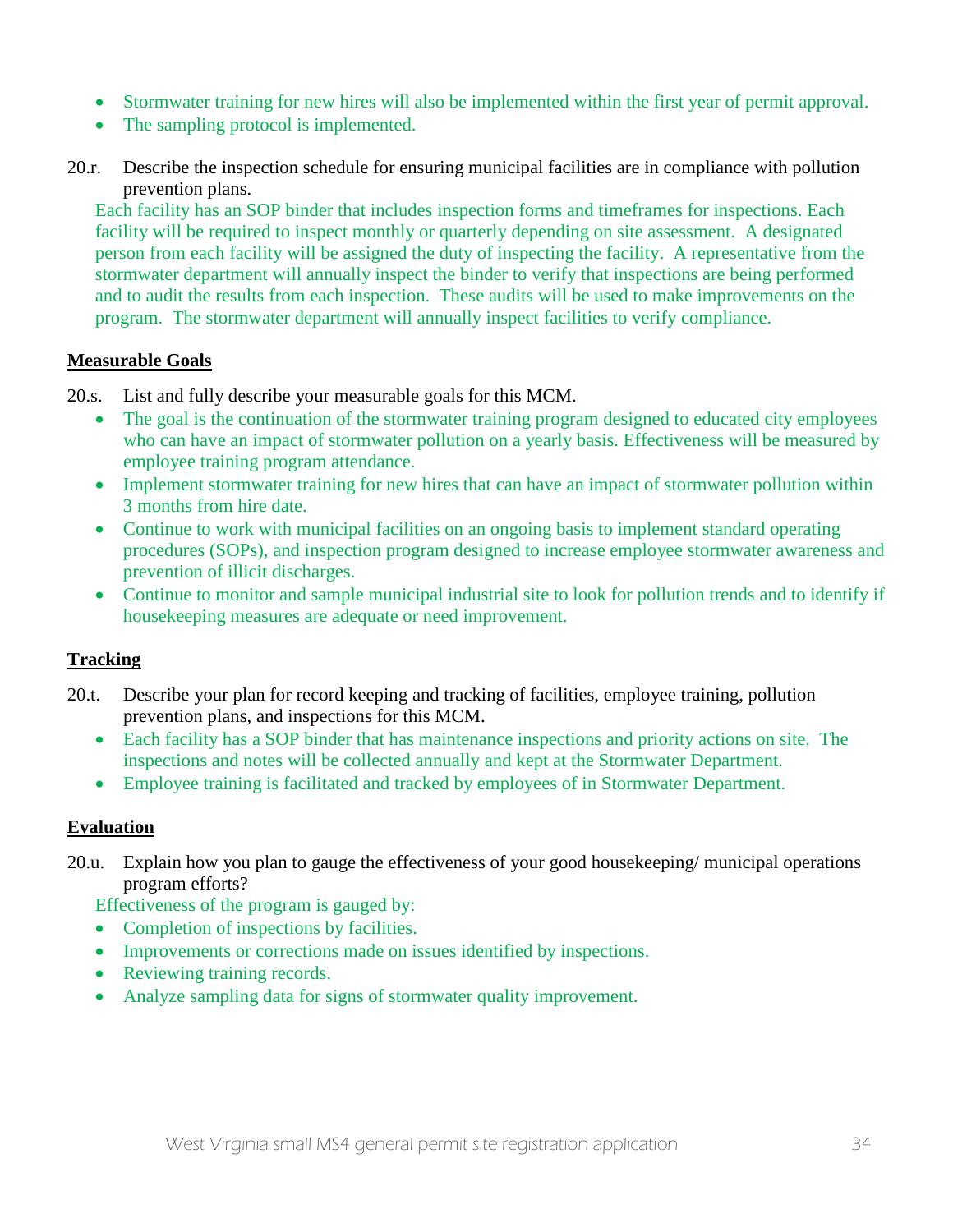### **Industrial Stormwater Coverage for Municipal Operations**

If your facility/s discharges stormwater from any industrial operation that is not covered under another NPDES permit, you must now obtain coverage for those discharges.

20.v. For each facility, provide the name and contact information of the operator if applicable. Public Works Director 1100A and 1100B Pennsylvania Avenue Charleston, WV 25301 304-348-6850 publicworks@cityofcharleston.org Fax number: 304-345-7669

|  | 20.w. For each outlet, list the latitude and longitude to the nearest second and the River Mile Point (if known). |  |  |
|--|-------------------------------------------------------------------------------------------------------------------|--|--|
|  |                                                                                                                   |  |  |
|  |                                                                                                                   |  |  |
|  |                                                                                                                   |  |  |

| Outlet<br>Number                                                  | Latitude |         |         | Longitude |         |         | River<br>Mile |
|-------------------------------------------------------------------|----------|---------|---------|-----------|---------|---------|---------------|
|                                                                   | Degrees  | Minutes | Seconds | Degrees   | Minutes | Seconds |               |
| Location<br>where<br><b>Outfalls</b> to<br><b>State</b><br>System | 38       | 21      | 35.6184 | $-81$     | 37      | 52.3128 |               |

#### 20.x. List the Standard Industrial Classification (SIC) Code designated for your facility/s. SIC Code #5169

20.y. List the nature of activity at the industrial facility.